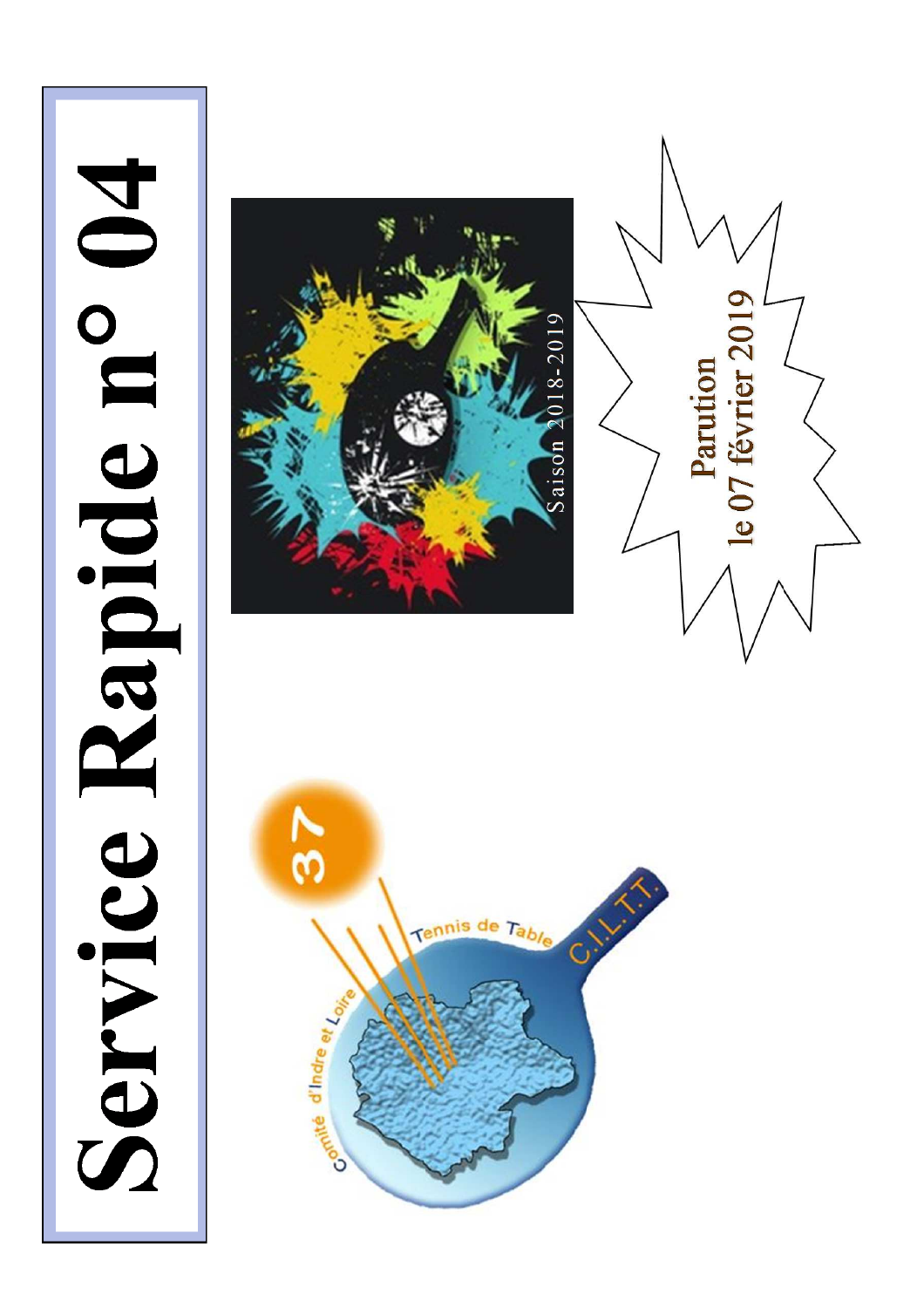# **PRE-REGIONALE**

# **1ère journée (2ème phase)**

# 2ème journée (2ème phase)

TT CORMERY-TRUYES 2 - C.P. VEIGNE 1 9 AS VERETZ TT 2  $\overline{7}$  - TT JOUE LES TOURS 5 U.S.E. AVOINE-BEAUMONT 1 - A.S. FONDETTES 5 2 12

| <b>U.F. VLIUINLI</b>      | $\sim$ NO OF UTNEVINE Z | $\cdot$ |
|---------------------------|-------------------------|---------|
| TT JOUE LES TOURS 5       | - TT CORMERY-TRUYES 2   | 7       |
| A.S. FONDETTES 5          | - AS VERETZ TT 2        |         |
| 2ème journée (2ème phase) |                         |         |
| RS ST CYR/LOIRE 2         | - BEAUJARDIN BCT 1      | 5.      |
|                           |                         |         |

| BEAUJARDIN BCT 1          | - U.S.E. AVOINE-BEAUMONT 1 | 11 | 3  | Rg | Equipe                   | PT. |                | JIVI     | -N | D | PIF            |          |
|---------------------------|----------------------------|----|----|----|--------------------------|-----|----------------|----------|----|---|----------------|----------|
| C.P. VEIGNE 1             | - RS ST CYR/LOIRE 2        | 3  | 11 |    | <b>BEAUJARDIN BCT 1</b>  | 6   | 2 <sub>1</sub> |          |    |   | 0 <sub>0</sub> |          |
| TT JOUE LES TOURS 5       | - TT CORMERY-TRUYES 2      |    |    |    | TT CORMERY-TRUYES 2      | 5   | 2              |          |    |   | $01$ 0         |          |
| A.S. FONDETTES 5          | - AS VERETZ TT 2           |    |    |    | A.S. FONDETTES 5         | 5   |                |          |    |   | $01$ 0         |          |
|                           |                            |    |    |    | 4 AS VERETZ TT 2         |     | $\overline{2}$ | $\Omega$ |    |   | $01$ 0         |          |
| 2ème journée (2ème phase) |                            |    |    |    | <b>RS ST CYR/LOIRE 2</b> |     |                |          |    |   | $01$ 0         |          |
| RS ST CYR/LOIRE 2         | - BEAUJARDIN BCT 1         | 5  | 9  |    | TT JOUE LES TOURS 5      |     | 2 <sup>1</sup> | $\Omega$ |    |   | 0 <sub>0</sub> |          |
| TT CORMERY-TRUYES 2       | $-$ C.P. VEIGNE 1          | 9  | 5  |    | U.S.E. AVOINE-BEAUMONT 1 |     | 2 <sub>1</sub> | ∣ O I    |    |   | $01$ 0         |          |
| AS VERETZ TT 2            | - TT JOUE LES TOURS 5      |    |    |    | C.P. VEIGNE 1            |     |                |          |    |   |                | $\Omega$ |
|                           |                            |    |    |    |                          |     |                |          |    |   |                |          |



# **DEPARTEMENTALE 1**

|                           |                       | <b>POULE A</b> |    |    |                            |      |                |                |    |                |                |                |
|---------------------------|-----------------------|----------------|----|----|----------------------------|------|----------------|----------------|----|----------------|----------------|----------------|
| 1ère journée (2ème phase) |                       |                |    |    |                            |      |                |                |    |                |                |                |
| CS MEMBROLLAIS TT 1       | - AS VERETZ TT 3      | 11             |    | Rg | Equipe                     | PT I | J              | V              | N  | D I            | PF             |                |
| U.S. GENILLE TT 2         | - US RENAUDINE TT 3   | 10             | 8  |    | <b>RS ST CYR/LOIRE 3</b>   | 6    | $\overline{2}$ | $\overline{2}$ | 0  | 0              |                | $01$ 0         |
| <b>RS ST CYR/LOIRE 3</b>  | - A.S. FONDETTES 6    | 13             | 5  |    | <b>U.S. GENILLE TT 2</b>   | 5    | 2              |                |    | $\overline{0}$ |                | $01$ 0         |
| TT PARCAY MESLAY 2        | $-R.C. BALLAN 2$      | 10             | 8  |    | <b>CS MEMBROLLAIS TT 1</b> | 4    | 2              |                |    |                |                | 0 <sub>0</sub> |
| 2ème journée (2ème phase) |                       |                |    |    | TT PARCAY MESLAY 2         | 4    | $\overline{2}$ |                | -0 |                |                | $0$   0        |
| AS VERETZ TT 3            | - U.S. GENILLE TT 2   | 9              | 9  |    | A.S. FONDETTES 6           |      | $\overline{2}$ |                | -0 |                |                | 0 <sub>0</sub> |
| US RENAUDINE TT 3         | - RS ST CYR/LOIRE 3   | 8              | 10 | ٠  | R.C. BALLAN 2              | 4    | $\overline{2}$ |                | 0  |                |                | $01$ 0         |
| A.S. FONDETTES 6          | - TT PARCAY MESLAY 2  | 10             | 8  |    | AS VERETZ TT 3             | 3    | 2 <sub>1</sub> | 0              |    |                |                | $0 \mid 0$     |
| R.C. BALLAN 2             | - CS MEMBROLLAIS TT 1 | 12             | 6  | 8  | <b>US RENAUDINE TT 3</b>   |      | $\overline{2}$ |                |    | 2              | 0 <sup>1</sup> |                |
|                           |                       |                |    |    |                            |      |                |                |    |                |                |                |

# **POULE B**

# **1ère journée (2ème phase)** TT CHINONAIS 2 **ES OESIENNE TT 2** 11 2ème journée (2ème phase) ES OESIENNE TT 2 - 4S TOURS T.T. 12 12 LANGEAIS-CINO MARS 2 - A STT ESVRES 1 5 ES LA VILLE-AUX-DAMES TT 3 - T.T. BENAISIEN 1 15 15

# 4S TOURS T.T. 12 - LANGEAIS-CINQ MARS 2 12 A.S.T.T. ESVRES 1 - ES LA VILLE-AUX-DAMES TT 3 3 8 T.T. BENAISIEN 1 - TT JOUE LES TOURS 6 14

- 
- TT JOUE LES TOURS 6 FIT CHINONAIS 2 9

| 7  | Rg | Equipe                     | PT             | J              | ٧ | N | D | Ρ | F        |
|----|----|----------------------------|----------------|----------------|---|---|---|---|----------|
| 6  |    | ES LA VILLE-AUX-DAMES TT 3 | 6              | 2              | 2 | 0 | 0 | 0 | 0        |
| 10 | 2  | TT CHINONAIS 2             | 5              | 2              | 1 |   | O | O | 0        |
| 4  | 3  | ES OESIENNE TT 2           | 4              | 2              |   | 0 |   | 0 | $\Omega$ |
|    |    | 4S TOURS T.T. 12           | 4              | $\overline{2}$ |   | 0 |   | 0 | $\Omega$ |
| 6  |    | A.S.T.T. ESVRES 1          | 4              | 2              |   | 0 |   | 0 | $\Omega$ |
| 13 |    | T.T. BENAISIEN 1           | 4              | 2              |   | 0 |   | 0 | $\Omega$ |
| 3  |    | TT JOUE LES TOURS 6        | 3              | $\overline{2}$ | 0 | 1 |   | 0 | $\Omega$ |
| 9  | 8  | LANGEAIS-CINQ MARS 2       | $\overline{2}$ | 2              | 0 |   | ົ |   |          |



# **DEPARTEMENTALE 2 POULE A**

# **1ère journée (2ème phase)** LARCAY T.T. 1 1 - 4S TOURS T.T. 13 11 7 **Rg** PT **PT J V N D P** A.S. FONDETTES 7 - C.E.S. TOURS 1 8 10 1 C.E.S. TOURS 1 8 10 1 C.E.S. TOURS 1 ES RIDELLOIS TT 1 - U.S. GENILLE TT 3 15 3 - US RENAUDINE TT 5 6 2 2 0 0 0 0 US RENAUDINE TT 5 - US LA RICHE TT 1 12 6 3 4S TOURS T.T. 13 4 2 1 2 1 0 1 0 0 0 **2ème journée (2ème phase)** - US LA RICHE TT 1 4 2 1 0 1 0 0 4S TOURS T.T. 13 **A.S. FONDETTES 7** 10 8 - ES RIDELLOIS TT 1 4 2 1 0 1 0 0 C.E.S. TOURS 1 - ES RIDELLOIS TT 1 12 6 - LARCAY T.T. 1 4 2 1 0 1 0 1 U.S. GENILLE TT 3 - US RENAUDINE TT 5 5 13 7 A.S. FONDETTES 7 2 2 0 0 2 0 2 US LA RICHE TT 1 - LARCAY T.T. 1 11 7 - U.S. GENILLE TT 3 2 2 0 0 0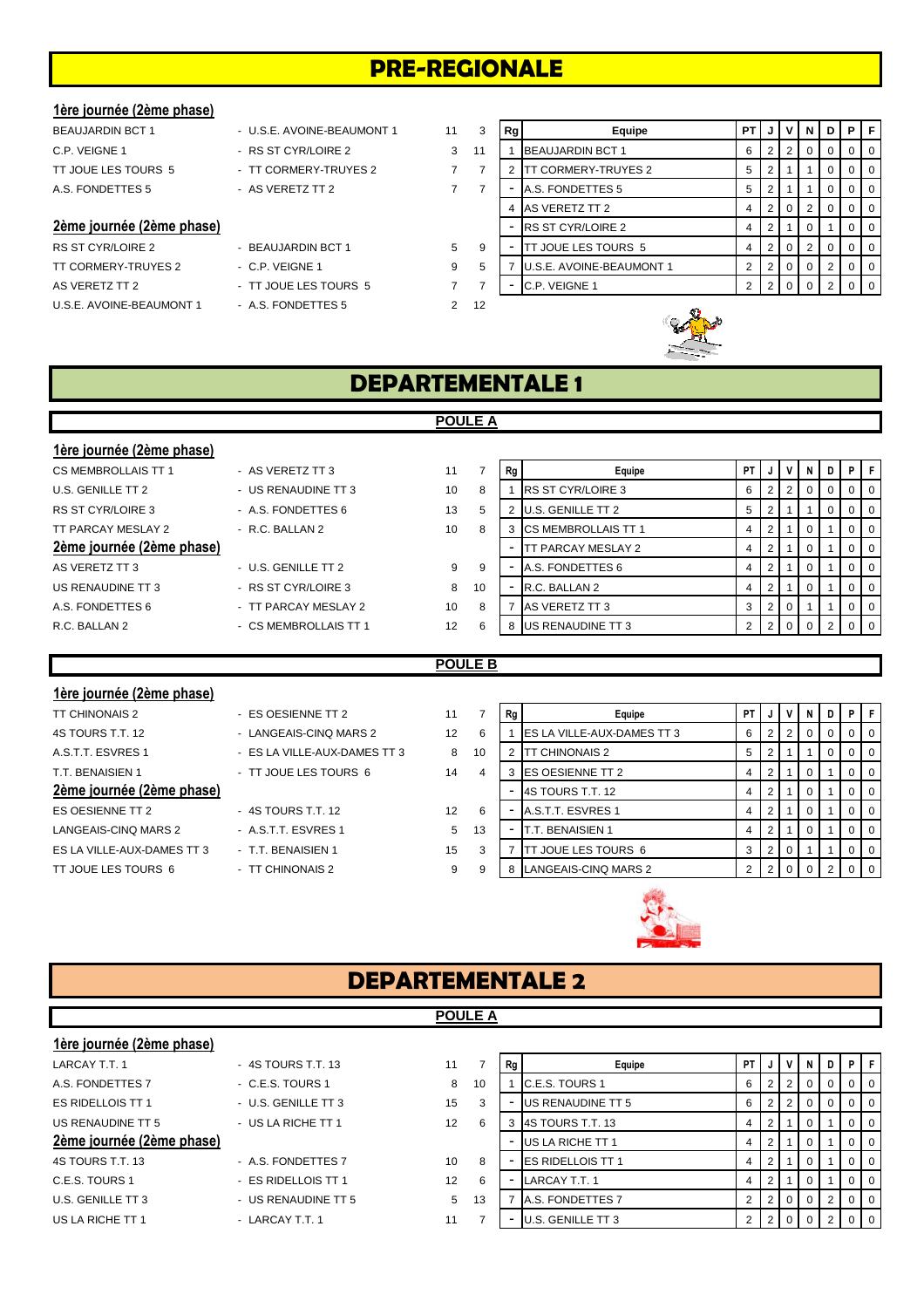| 1ère journée (2ème phase) |                       |    |    |    |                             |      |     |                         |     |          |   |                |
|---------------------------|-----------------------|----|----|----|-----------------------------|------|-----|-------------------------|-----|----------|---|----------------|
| A.C. AMBOISE 1            | - ES OESIENNE TT 3    | 11 |    | Rg | Equipe                      | PT I | J   | $\mathsf{I} \mathsf{v}$ | N   | D        | P | l Fi           |
| <b>TT CASTELVALERIE 1</b> | - US RENAUDINE TT 4   | 8  | 10 |    | P.L. PAUL BERT 1            | 6    | 212 |                         | 0   | $\Omega$ |   | $01$ 0         |
| <b>BEAUJARDIN BCT 2</b>   | - A.S. FONDETTES 8    | 17 |    |    | A.C. AMBOISE 1              | 6    |     |                         | 0   | 0        |   | $01$ 0         |
| P.L. PAUL BERT 1          | - TT JOUE LES TOURS 7 | 10 | 8  |    | <b>BEAUJARDIN BCT 2</b>     | 5    |     |                         |     | 0        |   | $0$   0        |
| 2ème journée (2ème phase) |                       |    |    |    | <b>US RENAUDINE TT 4</b>    | 5    |     |                         |     | 0        |   | $01$ 0         |
| ES OESIENNE TT 3          | - TT CASTELVALERIE 1  | 14 | 4  | 5  | <b>IES OESIENNE TT 3</b>    |      | 2   |                         |     |          |   | $0$   0        |
| US RENAUDINE TT 4         | - BEAUJARDIN BCT 2    | 9  | 9  | 6  | <b>ITT JOUE LES TOURS 7</b> |      |     | $2 \ 0$                 | - 0 | 2        |   | 0 <sup>1</sup> |
| A.S. FONDETTES 8          | - P.L. PAUL BERT 1    | 4  | 14 |    | <b>TT CASTELVALERIE 1</b>   |      |     | $\overline{0}$          |     |          |   | 0 <sup>1</sup> |
| TT JOUE LES TOURS 7       | - A.C. AMBOISE 1      | 8  | 10 |    | A.S. FONDETTES 8            |      |     |                         |     |          |   | $0$   0        |

# **POULE C**

| 1ère journée (2ème phase) |                             |    |    |    |                               |                |                |             |          |   |                |
|---------------------------|-----------------------------|----|----|----|-------------------------------|----------------|----------------|-------------|----------|---|----------------|
| U.S. CHAMBRAY-LES-TOURS 2 | - C.E.S. TOURS 2            | 13 | 5  | Rg | Equipe                        | PT I           | J              |             | N        | D | PFI            |
| ES RIDELLOIS TT 2         | - LANGEAIS-CINQ MARS 3      |    | 11 |    | LANGEAIS-CINQ MARS 3          | 6              |                | 2           | 0        |   | 0 <sub>0</sub> |
| A.P. ABILLY 1             | - STE MAURE TT 1            | 6  | 12 |    | <b>ST AVERTIN SPORTS TT 4</b> | 6              |                |             | 0        | 0 | 0 <sub>0</sub> |
| A.S.T.T. ESVRES 2         | - ST AVERTIN SPORTS TT 4    | 6  | 12 | 3  | <b>STE MAURE TT 1</b>         | 5              |                |             |          |   | 0 <sub>0</sub> |
| 2ème journée (2ème phase) |                             |    |    | 4  | U.S. CHAMBRAY-LES-TOURS 2     | 4              |                |             | $\Omega$ |   | $0$   0        |
| C.E.S. TOURS 2            | - ES RIDELLOIS TT 2         | 8  | 10 | ۰  | <b>IES RIDELLOIS TT 2</b>     | 4              | 2              |             | 0        |   | 0 <sub>0</sub> |
| LANGEAIS-CINO MARS 3      | $-$ A.P. ABILLY 1           | 15 | 3  | 6  | A.S.T.T. ESVRES 2             | 3              | $\overline{2}$ | - 0         |          |   | 0 <sub>0</sub> |
| STE MAURE TT 1            | - A.S.T.T. ESVRES 2         | 9  | 9  |    | A.P. ABILLY 1                 | $\overline{2}$ |                | $\mathbf 0$ | 0        |   | 0 <sub>0</sub> |
| ST AVERTIN SPORTS TT 4    | - U.S. CHAMBRAY-LES-TOURS 2 | 10 | я  | ۰  | C.E.S. TOURS 2                |                |                |             |          |   | $\Omega$       |
|                           |                             |    |    |    |                               |                |                |             |          |   |                |

**POULE D**

# **1ère journée (2ème phase)**

| C.S. MEMBROLLAIS TT 2     |
|---------------------------|
| TT CHINONAIS 3            |
| LANGEAIS-CINQ MARS 4      |
| U.S. CHAMBRAY-LES-TOURS 3 |
|                           |
| 2ème journée (2ème phase  |
| 4S TOURS T.T. 14          |
| T.T BOUCHARDAIS 1         |

| 4S TOURS T.T. 14  |  |
|-------------------|--|
| T.T BOUCHARDAIS 1 |  |
| STE MAURE TT 2    |  |
| U.S. VERNOU 1     |  |
|                   |  |
|                   |  |

- TT CHINONAIS 3 12 6 - LANGEAIS-CINQ MARS 4 11 7
- U.S. CHAMBRAY-LES-TOURS 3 14 4
- U.S. VERNOU 1 **EXAMPLE 1** C.S. MEMBROLLAIS TT 2 2 2 11

| THE JOURNED (THIS DIGSE)  |                             |                   |    |    |                              |           |   |          |   |    |                  |
|---------------------------|-----------------------------|-------------------|----|----|------------------------------|-----------|---|----------|---|----|------------------|
| C.S. MEMBROLLAIS TT 2     | - 4S TOURS T.T. 14          | 8                 | 10 | Rg | Equipe                       | <b>PT</b> | V | N        | D | PF |                  |
| TT CHINONAIS 3            | - T.T BOUCHARDAIS 1         | 3                 | 15 |    | 4S TOURS T.T. 14             | 6         |   | 0        |   |    | $\overline{1}$ 0 |
| LANGEAIS-CINQ MARS 4      | - STE MAURE TT 2            | 5                 | 13 |    | T.T BOUCHARDAIS 1            | 6         |   | 0        |   |    | $\overline{1}$ 0 |
| U.S. CHAMBRAY-LES-TOURS 3 | - U.S. VERNOU 1             | 15                | 3  |    | <b>STE MAURE TT 2</b>        | 6         |   | $\Omega$ |   |    | 0 <sub>0</sub>   |
| 2ème journée (2ème phase) |                             |                   |    |    | U.S. CHAMBRAY-LES-TOURS 3    | 4         |   |          |   |    | $\overline{1}$ 0 |
| 4S TOURS T.T. 14          | - TT CHINONAIS 3            | $12 \overline{ }$ | 6  |    | <b>C.S. MEMBROLLAIS TT 2</b> | 4         |   | 0        |   |    | $\overline{1}$ 0 |
| T.T BOUCHARDAIS 1         | - LANGEAIS-CINQ MARS 4      | 11                |    |    | LANGEAIS-CINQ MARS 4         |           |   | $\Omega$ |   | 0. | $\overline{1}$ 0 |
| STE MAURE TT 2            | - U.S. CHAMBRAY-LES-TOURS 3 | 14                | 4  |    | TT CHINONAIS 3               |           |   | $\Omega$ |   |    | $01$ 0           |
| U.S. VERNOU 1             | - C.S. MEMBROLLAIS TT 2     |                   | 11 |    | U.S. VERNOU 1                |           |   |          |   |    | $\overline{1}$ 0 |



# **DEPARTEMENTALE 3**

# **POULE A**

| 1ère journée (2ème phase) |                              |    |
|---------------------------|------------------------------|----|
| A.C. AMBOISE 3            | - PPC MARTINOIS 1            | 11 |
| <b>RS ST CYR/LOIRE 4</b>  | - ES LA VILLE-AUX-DAMES TT 4 | 16 |
| US RENAUDINE TT 7         | - ST AVERTIN SPORTS TT 5     | 13 |
| ATT AZAY/CHER 2           | $-R.C. BALLAN 3$             | 9  |

# 2ème journée (2ème phase)

- ES LA VILLE-AUX-DAMES TT 4 16 - ST AVERTIN SPORTS TT 5 13
- 
- 
- PPC MARTINOIS 1 RS ST CYR/LOIRE 4 3 ES LA VILLE-AUX-DAMES TT 4 - US RENAUDINE TT 7 3
- R.C. BALLAN 3 A.C. AMBOISE 3 16

| A.C. AMBOISE 3             | - PPC MARTINOIS 1            | 11 |    | Rg | Equipe                             | P <sub>1</sub> |  | N | D | PIF              |
|----------------------------|------------------------------|----|----|----|------------------------------------|----------------|--|---|---|------------------|
| RS ST CYR/LOIRE 4          | - ES LA VILLE-AUX-DAMES TT 4 | 16 |    |    | <b>RS ST CYR/LOIRE 4</b>           | 6              |  |   |   | $\overline{0}$   |
| US RENAUDINE TT 7          | - ST AVERTIN SPORTS TT 5     | 13 | 5  |    | US RENAUDINE TT 7                  | 6              |  |   |   | $\overline{1}$ 0 |
| ATT AZAY/CHER 2            | - R.C. BALLAN 3              | 9  | 9  |    | 3 R.C. BALLAN 3                    |                |  |   |   | $\overline{1}$ 0 |
| 2ème journée (2ème phase)  |                              |    |    |    | <b>IST AVERTIN SPORTS TT 5</b>     | 4              |  |   |   | 0 <sub>0</sub>   |
| PPC MARTINOIS 1            | - RS ST CYR/LOIRE 4          | 3  | 15 |    | A.C. AMBOISE 3                     |                |  |   |   | 0 <sub>0</sub>   |
| ES LA VILLE-AUX-DAMES TT 4 | - US RENAUDINE TT 7          | 3  | 15 |    | 6 ATT AZAY/CHER 2                  |                |  |   |   | $\overline{1}$ 0 |
| ST AVERTIN SPORTS TT 5     | - ATT AZAY/CHER 2            | 11 |    |    | <b>IES LA VILLE-AUX-DAMES TT 4</b> |                |  |   |   | 0 <sub>0</sub>   |
| R.C. BALLAN 3              | $-$ A.C. AMBOISE 3           | 16 |    |    | <b>PPC MARTINOIS 1</b>             |                |  |   |   | $\overline{1}$ 0 |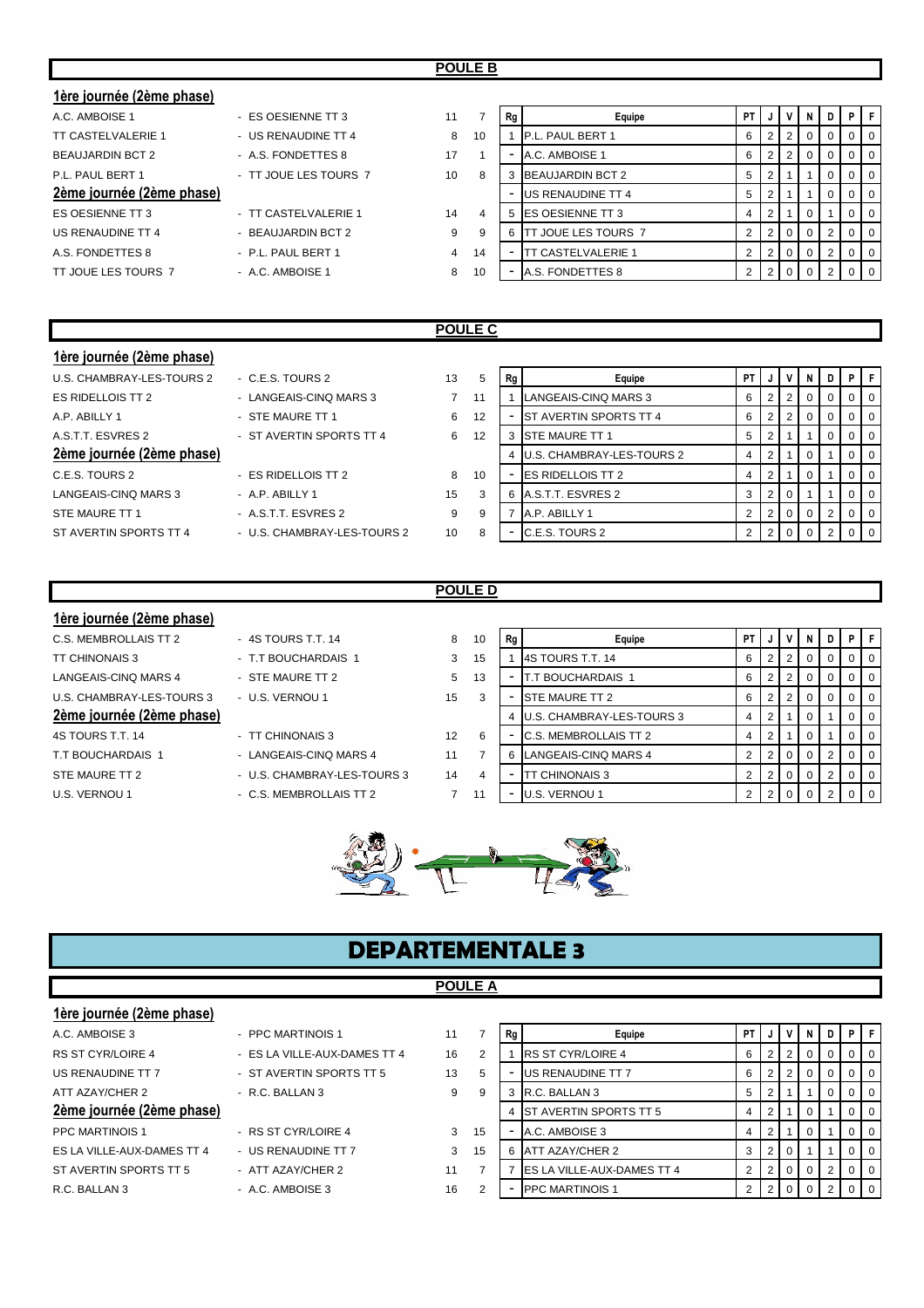# **POULE B**

| 1ère journée (2ème phase) |                          |    |    |    |                          |                |                |   |   |                |                |
|---------------------------|--------------------------|----|----|----|--------------------------|----------------|----------------|---|---|----------------|----------------|
| <b>ES AMBILLOU 1</b>      | - T.T. BOUCHARDAIS 2     | 14 |    | Rg | Equipe                   | PT             | J              | N | D | <b>P</b>       | F              |
| <b>TT SEMBLANCEEN 1</b>   | - T.T. BENAISIEN 3       | 15 | 3  |    | LANGEAIS-CINQ MARS 5     | 6              | $\overline{2}$ |   |   | $\overline{0}$ | $\overline{0}$ |
| LANGEAIS-CINO MARS 5      | - RS ST CYR/LOIRE 6      | 17 |    |    | <b>TT SEMBLANCEEN 1</b>  | 6              | $\overline{2}$ |   |   | $\overline{0}$ | $\mathbf 0$    |
| A.T.T. AZAY-SUR-CHER 1    | - US LA RICHE TT 2       | 9  | 9  |    | US LA RICHE TT 2         | 5              |                |   |   | 0 <sup>1</sup> | $\overline{0}$ |
| 2ème journée (2ème phase) |                          |    |    |    | A.T.T. AZAY-SUR-CHER 1   | 5              | 2              |   |   | $\Omega$       | $\Omega$       |
| T.T. BOUCHARDAIS 2        | - TT SEMBLANCEEN 1       | 5  | 13 | 5  | <b>ES AMBILLOU 1</b>     | 4              | 2              |   |   | $\overline{0}$ | $\overline{0}$ |
| T.T. BENAISIEN 3          | - LANGEAIS-CINO MARS 5   | 2  | 16 | 6  | T.T. BENAISIEN 3         | $\overline{2}$ | 2              | 0 | 2 | $\overline{0}$ | $\overline{0}$ |
| RS ST CYR/LOIRE 6         | - A.T.T. AZAY-SUR-CHER 1 | 6  | 12 |    | T.T. BOUCHARDAIS 2       | $\overline{2}$ | 2              |   | 2 | $\overline{0}$ | $\overline{0}$ |
| US LA RICHE TT 2          | - ES AMBILLOU 1          | 11 |    |    | <b>RS ST CYR/LOIRE 6</b> | $\overline{2}$ |                |   |   | $\Omega$       | $\overline{0}$ |
|                           |                          |    |    |    |                          |                |                |   |   |                |                |

# **POULE C**

**POULE D**

| 1ère journée (2ème phase)  |                              |                |    |    |                                    |                |   |                      |                |   |     |
|----------------------------|------------------------------|----------------|----|----|------------------------------------|----------------|---|----------------------|----------------|---|-----|
| A.C. AMBOISE 2             | - ES LA VILLE-AUX-DAMES TT 6 | 12             | 6  | Rg | Equipe                             | PT.            | J |                      | <b>NID</b>     | P |     |
| TT BLERE V.C. 3            | - A.S MONTLOUIS/LOIRE 1      | 12             | 6  |    | <b>ITT PARCAY MESLAY 3</b>         | 6              | 2 | $\overline{2}$       |                |   | l O |
| TT PARCAY MESLAY 3         | - T.T. METTRAY 1             | 13             | 5  |    | <b>IES OESIENNE TT 4</b>           | 6              | 2 | 2 <sub>1</sub>       | 0 <sup>1</sup> |   |     |
| ES OESIENNE TT 4           | - U.S. VERNOU 2              | 10             | 8  |    | A.C. AMBOISE 2                     | 6              | 2 | $\mathbf{2}^{\circ}$ |                |   | l O |
| 2ème journée (2ème phase)  |                              |                |    |    | <b>ITT BLERE V.C. 3</b>            | 4              | 2 |                      |                |   | - 0 |
| ES LA VILLE-AUX-DAMES TT 6 | $-$ TT BLERE V.C. 3          | 10             | 8  |    | <b>IES LA VILLE-AUX-DAMES TT 6</b> | 4              |   |                      |                |   |     |
| A.S MONTLOUIS/LOIRE 1      | - TT PARCAY MESLAY 3         | $\overline{7}$ | 11 | 6. | A.S MONTLOUIS/LOIRE 1              | 2              | 2 | $\overline{0}$       | $\overline{O}$ |   | - 0 |
| T.T. METTRAY 1             | - ES OESIENNE TT 4           | $\overline{7}$ | 11 |    | T.T. METTRAY 1                     | 2              | 2 | $\overline{0}$       | $\overline{0}$ |   | l O |
| U.S. VERNOU 2              | - A.C. AMBOISE 2             | 2              | 16 |    | U.S. VERNOU 2                      | $\overline{2}$ | 2 | $\Omega$             |                |   |     |
|                            |                              |                |    |    |                                    |                |   |                      |                |   |     |

| 6  | Rg | Equipe                     | PT             |                |                | N        | D              | P | F        |
|----|----|----------------------------|----------------|----------------|----------------|----------|----------------|---|----------|
| 6  |    | TT PARCAY MESLAY 3         | 6              | 2              | $\overline{2}$ | 0        | 0              | 0 | $\Omega$ |
| 5  |    | ES OESIENNE TT 4           | 6              | 2              | 2              | 0        | 0              | 0 | $\Omega$ |
| 8  |    | A.C. AMBOISE 2             | 6              | $\overline{2}$ | 2              | 0        | 0              | 0 | 0        |
|    | 4  | TT BLERE V.C. 3            | 4              | $\overline{2}$ |                | 0        |                | 0 | 0        |
| 8  |    | ES LA VILLE-AUX-DAMES TT 6 | 4              | 2              |                | $\Omega$ |                | 0 | 0        |
| 11 | 6  | A.S MONTLOUIS/LOIRE 1      | $\overline{2}$ | 2              | $\Omega$       | $\Omega$ | 2              | 0 | $\Omega$ |
| 11 |    | T.T. METTRAY 1             | $\overline{2}$ | $\overline{2}$ | $\Omega$       | $\Omega$ | $\overline{2}$ | 0 | $\Omega$ |
| 16 |    | U.S. VERNOU 2              | 2              | ◠              |                |          | າ              | 0 | 0        |

# **1ère journée (2ème phase)**

| LARCAY T.T. 2                                          | - ASTT SORIGNY 1               |
|--------------------------------------------------------|--------------------------------|
| TT STE CATHERINE DE FIERBOIS    -  TT MONTS ARTANNES 5 |                                |
| A.S.T.T. ESVRES 3                                      | - A.S. LUYNES T.T 3            |
| 4S TOURS T.T. 16                                       | - U.S. CHAMBRAY-LES-TOURS 4    |
| <u>2ème journée (2ème phase)</u>                       |                                |
| ASTT SORIGNY 1                                         | - TT STE CATHERINE DE FIERBOIS |
| TT MONTS ARTANNES 5                                    | - A.S.T.T. ESVRES 3            |
| A.S. LUYNES T.T 3                                      | - 4S TOURS T.T. 16             |
| U.S. CHAMBRAY-LES-TOURS 4                              | - LARCAY T.T. 2                |
|                                                        |                                |

| LARCAY T.T. 2             | - ASTT SORIGNY 1               | 10      | 8  | Rg | Equipe                            | <b>PT</b> |   |          |          | NDPF           |                  |
|---------------------------|--------------------------------|---------|----|----|-----------------------------------|-----------|---|----------|----------|----------------|------------------|
|                           |                                | 6       | 12 |    | A.S. LUYNES T.T 3                 | 6         |   |          |          | $\Omega$       | $\overline{1}$ 0 |
| A.S.T.T. ESVRES 3         | - A.S. LUYNES T.T 3            |         | 11 |    | <b>ITT MONTS ARTANNES 5</b>       | 6         | 2 |          |          | $\Omega$       | $\overline{1}$ 0 |
| 4S TOURS T.T. 16          | - U.S. CHAMBRAY-LES-TOURS 4    | 18      | E  |    | ASTT SORIGNY 1                    | 4         |   |          |          | $\Omega$       | $\overline{0}$   |
| 2ème journée (2ème phase) |                                |         |    |    | 4S TOURS T.T. 16                  | 4         |   |          |          | 0              | $\overline{1}$ 0 |
| ASTT SORIGNY 1            | - TT STE CATHERINE DE FIERBOIS | 14      | 4  |    | 5 LARCAY T.T. 2                   | 3         |   |          |          | 0 <sub>0</sub> |                  |
| TT MONTS ARTANNES 5       | - A S.T.T. ESVRES 3            | 15      | 3  |    | 6 ITT STE CATHERINE DE FIERBOIS 1 | 2         | 2 | $\Omega$ | $\Omega$ | 0              | $\overline{1}$ 0 |
| A.S. LUYNES T.T 3         | - 4S TOURS T.T. 16             | 16      | 2  |    | A.S.T.T. ESVRES 3                 | 2         |   | $\Omega$ | $\Omega$ | 200            |                  |
| U.S. CHAMBRAY-LES-TOURS 4 | - LARCAY T.T. 2                | Reporté |    |    | 8 U.S. CHAMBRAY-LES-TOURS 4       |           |   |          |          |                |                  |
|                           |                                |         |    |    |                                   |           |   |          |          |                |                  |

# **1ère journée (2ème phase)**

U.S. VERNOU 3 **14** P.L. PAUL BERT 2 14 ES RIDELLOIS TT 3 - US RENAUDINE TT 6 16 2ème journée (2ème phase)

**POULE E**

| ES RIDELLOIS TT 3             | - US RENAUDINE TT 6      | 16 |
|-------------------------------|--------------------------|----|
| <b>ASTT CHEMILLE S/DEME 1</b> | - RS ST CYR/LOIRE 5      | 11 |
| TT PARCAY MESLAY 4            | - LARCAY T.T. 3          | 15 |
| 2ème journée (2ème phase)     |                          |    |
| P.L. PAUL BERT 2              | - ES RIDELLOIS TT 3      | 10 |
| US RENAUDINE TT 6             | - ASTT CHEMILLE S/DEME 1 | 8  |
| <b>RS ST CYR/LOIRE 5</b>      | - TT PARCAY MESLAY 4     | 8  |

LARCAY T.T. 3 - U.S. VERNOU 3 2

| 4  | Rg | Equipe                        | PT             | J              | v              | N | D | P | F        |
|----|----|-------------------------------|----------------|----------------|----------------|---|---|---|----------|
| 2  |    | TT PARCAY MESLAY 4            | 6              | 2              | 2              | 0 | 0 | 0 | 0        |
| 7  |    | <b>ASTT CHEMILLE S/DEME 1</b> | 6              | $\overline{2}$ | $\overline{2}$ | 0 | 0 | 0 | $\Omega$ |
| 3  |    | U.S. VERNOU 3                 | 6              | $\overline{2}$ | $\overline{2}$ | 0 | 0 | 0 | $\Omega$ |
|    | 4  | ES RIDELLOIS TT 3             | 4              | $\overline{2}$ | 1              | 0 |   | 0 | 0        |
| 8  |    | P.L. PAUL BERT 2              | 4              | $\overline{2}$ | 1              | 0 |   | 0 | $\Omega$ |
| 10 | 6  | LARCAY T.T. 3                 | $\overline{2}$ | $\overline{2}$ | $\Omega$       | 0 | 2 | 0 | $\Omega$ |
| 10 |    | <b>RS ST CYR/LOIRE 5</b>      | $\overline{2}$ | $\overline{2}$ | $\Omega$       | 0 | 2 | 0 | $\Omega$ |
| 16 |    | US RENAUDINE TT 6             | $\overline{2}$ | $\overline{2}$ | O              | O | 2 |   | $\Omega$ |

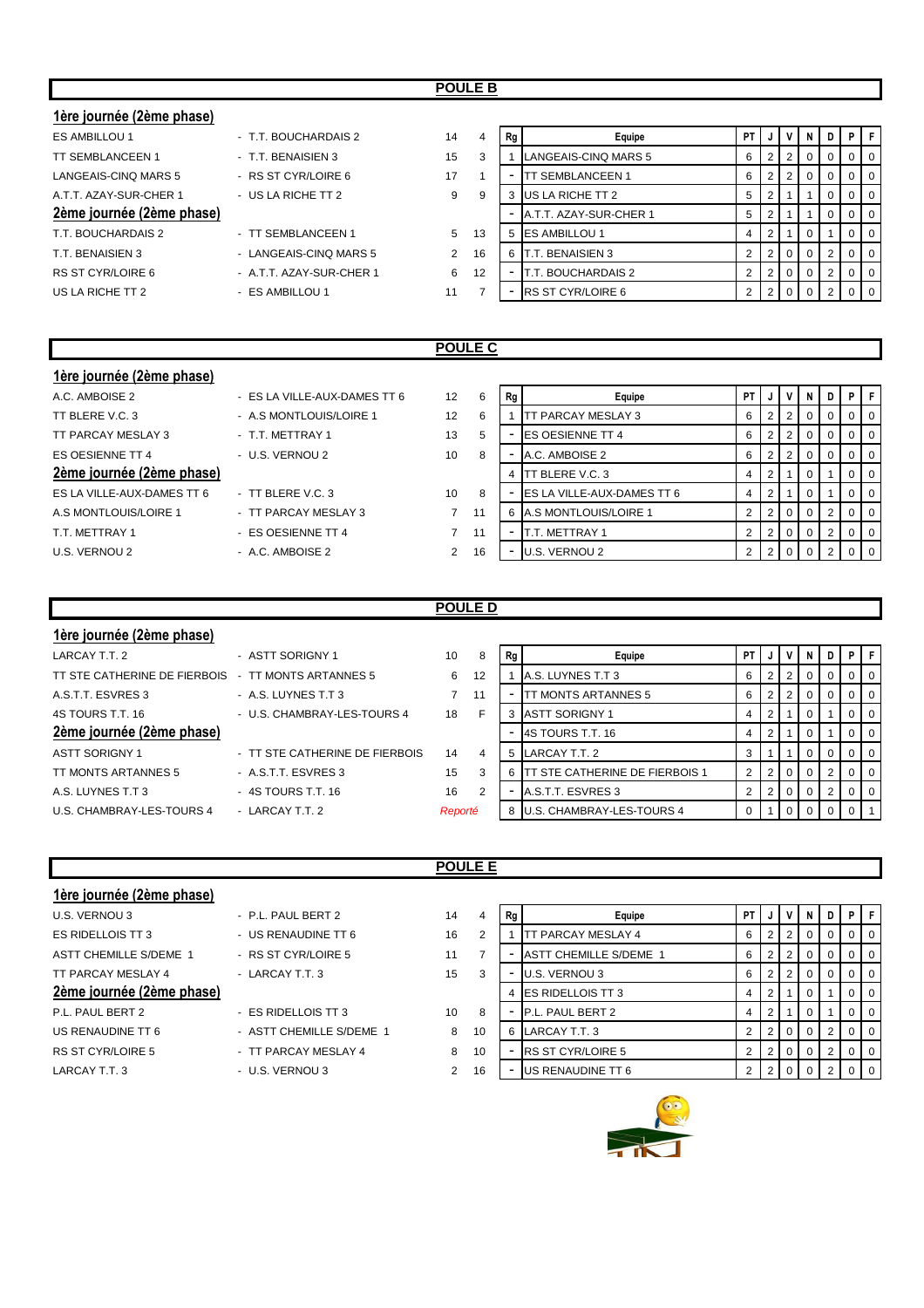# **POULE F**

| 1ère journée (2ème phase)    |                                |    |    |    |                              |                |                |                 |          |                |                   |          |
|------------------------------|--------------------------------|----|----|----|------------------------------|----------------|----------------|-----------------|----------|----------------|-------------------|----------|
| <b>TT CHINONAIS 4</b>        | - T.T. BENAISIEN 2             | 6  | 12 | Rg | Equipe                       | PT I           | J              | v               | N        | D              | $\cdot$ P $\cdot$ | ΙF       |
| A.S. LUYNES T.T 4            | - ST MICHEL T.T. 1             | 12 | 6  |    | . BENAISIEN 2                | 6              |                | $2 \mid 2 \mid$ | 0        |                |                   | l 0      |
| TT ST GENOUPH 4              | - A T T ST ANTOINE DU ROCHER 1 | 8  | 10 |    | AS SAVONNIERES TT 1          | 6              |                | 2 2             |          |                | $\overline{0}$    | <b>0</b> |
| AS SAVONNIERES TT 1          | - ES OESIENNE TT 5             | 13 | 5  | 3  | A.S. LUYNES T.T 4            | 4              | 2              |                 |          |                |                   | 0 I      |
| 2ème journée (2ème phase)    |                                |    |    |    | <b>TT CHINONAIS 4</b>        | 4              | 2 <sub>1</sub> |                 | 0        |                |                   | - 0      |
| T.T. BENAISIEN 2             | - A.S. LUYNES T.T 4            | 11 |    |    | A.T.T.ST ANTOINE DU ROCHER 1 | $\overline{4}$ | 2              |                 |          |                | $\mathbf{0}$      | 0 I      |
| ST MICHEL T.T. 1             | - TT ST GENOUPH 4              | 8  | 10 |    | <b>IT ST GENOUPH 4</b>       | 4              | 2              |                 |          |                |                   | $\Omega$ |
| A.T.T.ST ANTOINE DU ROCHER 1 | - AS SAVONNIERES TT 1          | 8  | 10 |    | <b>ST MICHEL T.T. 1</b>      | $\overline{2}$ |                | $2 \ 0$         | $\Omega$ | $\overline{2}$ |                   | l 0      |
| ES OESIENNE TT 5             | - TT CHINONAIS 4               | 8  | 10 | ٠  | <b>ES OESIENNE TT 5</b>      |                |                | 2 0             |          |                |                   | l 0      |
|                              |                                |    |    |    |                              |                |                |                 |          |                |                   |          |

# **POULE G**

| 1ère journée (2ème phase)  |                              |                |                |    |                                    |           |   |                |                |   |   |     |
|----------------------------|------------------------------|----------------|----------------|----|------------------------------------|-----------|---|----------------|----------------|---|---|-----|
| ST AVERTIN SPORTS TT 7     | - TTC du LOCHOIS 2           | 16             | $\overline{2}$ | Rg | Equipe                             | <b>PT</b> | J | <b>V</b> 1     | N I            | D | D |     |
| STE MAURE TT 3             | - TT MONTS ARTANNES 3        | 10             | 8              |    | <b>IES LA VILLE-AUX-DAMES TT 5</b> | 6         | 2 | 2 <sup>1</sup> | $\overline{0}$ |   |   |     |
| ES LA VILLE-AUX-DAMES TT 5 | - TT BLERE V.C. $2$          | 11             |                |    | <b>ST AVERTIN SPORTS TT 7</b>      | 6         | 2 | 2 <sub>1</sub> | 0 <sup>1</sup> |   |   |     |
| 4S TOURS T.T. 15           | - TT JOUE LES TOURS 8        | 6              | 12             |    | <b>ISTE MAURE TT 3</b>             | 6         | 2 | 2 <sup>1</sup> | 0 <sup>1</sup> |   |   |     |
| 2ème journée (2ème phase)  |                              |                |                |    | TT BLERE V.C. 2                    | 4         | 2 |                | $\mathbf{0}$   |   |   |     |
| TTC du LOCHOIS 2           | - STE MAURE TT 3             | $\overline{4}$ | 14             |    | TT JOUE LES TOURS 8                | 4         | 2 |                | $\overline{0}$ |   |   | - 0 |
| TT MONTS ARTANNES 3        | - ES LA VILLE-AUX-DAMES TT 5 | $7^{\circ}$    | 11             |    | 6 ITTC du LOCHOIS 2                | 2         | 2 | $\overline{0}$ | $\overline{0}$ |   |   |     |
| TT BLERE V.C. 2            | $-4S$ TOURS T.T. 15          | 11             | ⇁              |    | <b>T MONTS ARTANNES 3</b>          | 2         | 2 | $\overline{0}$ | $\overline{0}$ |   |   |     |
| TT JOUE LES TOURS 8        | - ST AVERTIN SPORTS TT 7     | $\overline{4}$ | 14             |    | 4S TOURS T.T. 15                   |           |   | $\overline{0}$ | $\Omega$       |   |   |     |
|                            |                              |                |                |    |                                    |           |   |                |                |   |   |     |

# **1ère journée (2ème phase)**

# ST AVERTIN SPORTS TT 6 **BEAUJARDIN BCT 3** 3 TT CORMERY-TRUYES 3 - TT MONTS ARTANNES 4 12 C.P. VEIGNE 2 - A.P. ST SENOCH 1 8 AS VERETZ TT 4 **DEALL AS VERETZ TT 4** 13 AS VERETZ TT 4

# 2ème journée (2ème phase)

- TT MONTS ARTANNES 4 C.P. VEIGNE 2 8 A.P. ST SENOCH 1 - AS VERETZ TT 4
- 
- 
- 
- BEAUJARDIN BCT 3 <sup>-</sup> TT CORMERY-TRUYES 3 F
	-
	-
- US LA RICHE TT 3  **ST AVERTIN SPORTS TT 6** 44



| 3       | 15 | Rg | Equipe                  | PT             | J              | V              | N        | D | P | F        |
|---------|----|----|-------------------------|----------------|----------------|----------------|----------|---|---|----------|
| 12      | 6  |    | US LA RICHE TT 3        | 6              | 2              | 2              | 0        | 0 | 0 | 0        |
| 8       | 10 |    | TT CORMERY-TRUYES 3     | 6              | 2              | $\overline{2}$ | 0        | 0 | 0 | 0        |
| 5       | 13 | 3  | C.P. VEIGNE 2           | 4              | 2              |                | 0        | 1 | 0 | 0        |
|         |    | 4  | A.P. ST SENOCH 1        | 3              |                |                | $\Omega$ | 0 | 0 | 0        |
| F       | 18 |    | <b>BEAUJARDIN BCT 3</b> | 3              | $\overline{2}$ | 4              | $\Omega$ | 0 | 0 |          |
| 8       | 10 | 6  | TT MONTS ARTANNES 4     | 2              | 2              | $\Omega$       | 0        | 2 | 0 | 0        |
| Reporté |    |    | ST AVERTIN SPORTS TT 6  | $\overline{2}$ | 2              | 0              | 0        | 2 | 0 | $\Omega$ |
| 14      | 4  | 8  | AS VERETZ TT 4          |                |                |                | 0        | 1 |   |          |



**POULE A**

| 1ère journée (2ème phase) |                       |   |    |    |                             |      |                |                |                |          |                |                |
|---------------------------|-----------------------|---|----|----|-----------------------------|------|----------------|----------------|----------------|----------|----------------|----------------|
| TT MONTS ARTANNES 6       | - ASTT SORIGNY 3      |   | 3  | Rg | Equipe                      | PT I | J              |                | N              | D        | PF             |                |
| STE MAURE TT 5            | - A.S. LUYNES T.T.5   | 0 | 10 |    | <b>ITT CHINONAIS 5</b>      | 6    | $\overline{2}$ | $\overline{2}$ | 0              |          |                | $01$ 0         |
| <b>TT CHINONAIS 5</b>     | - A.S. FONDETTES 9    |   | 3  |    | R.C. BALLAN 4               | 6    |                | 2              | 0              |          |                | 0 <sup>1</sup> |
| C.P. VEIGNE 3             | - R.C. BALLAN 4       | 4 | 6  |    | A.S. FONDETTES 9            | 4    |                |                | 0              |          |                | 0 <sup>1</sup> |
| 2ème journée (2ème phase) |                       |   |    |    | <b>ITT MONTS ARTANNES 6</b> | 4    |                |                | 0              |          | $0$   0        |                |
| <b>ASTT SORIGNY 3</b>     | - STE MAURE TT 5      | 3 |    |    | <b>STE MAURE TT 5</b>       | 4    |                |                | 0              |          | 0 <sup>1</sup> |                |
| A.S. LUYNES T.T.5         | - TT CHINONAIS 5      | F | 10 | 6  | A.S. LUYNES T.T 5           | 3    |                |                | $\overline{0}$ | $\Omega$ | $\Omega$       |                |
| A.S. FONDETTES 9          | $-C.P.$ VEIGNE 3      | 6 | 4  |    | <b>ASTT SORIGNY 3</b>       |      |                |                | 0              | $^{2}$   | 0 <sup>1</sup> |                |
| R.C. BALLAN 4             | - TT MONTS ARTANNES 6 | 8 | 2  | -  | C.P. VEIGNE 3               |      |                |                |                |          |                |                |
|                           |                       |   |    |    |                             |      |                |                |                |          |                |                |

# **POULE H**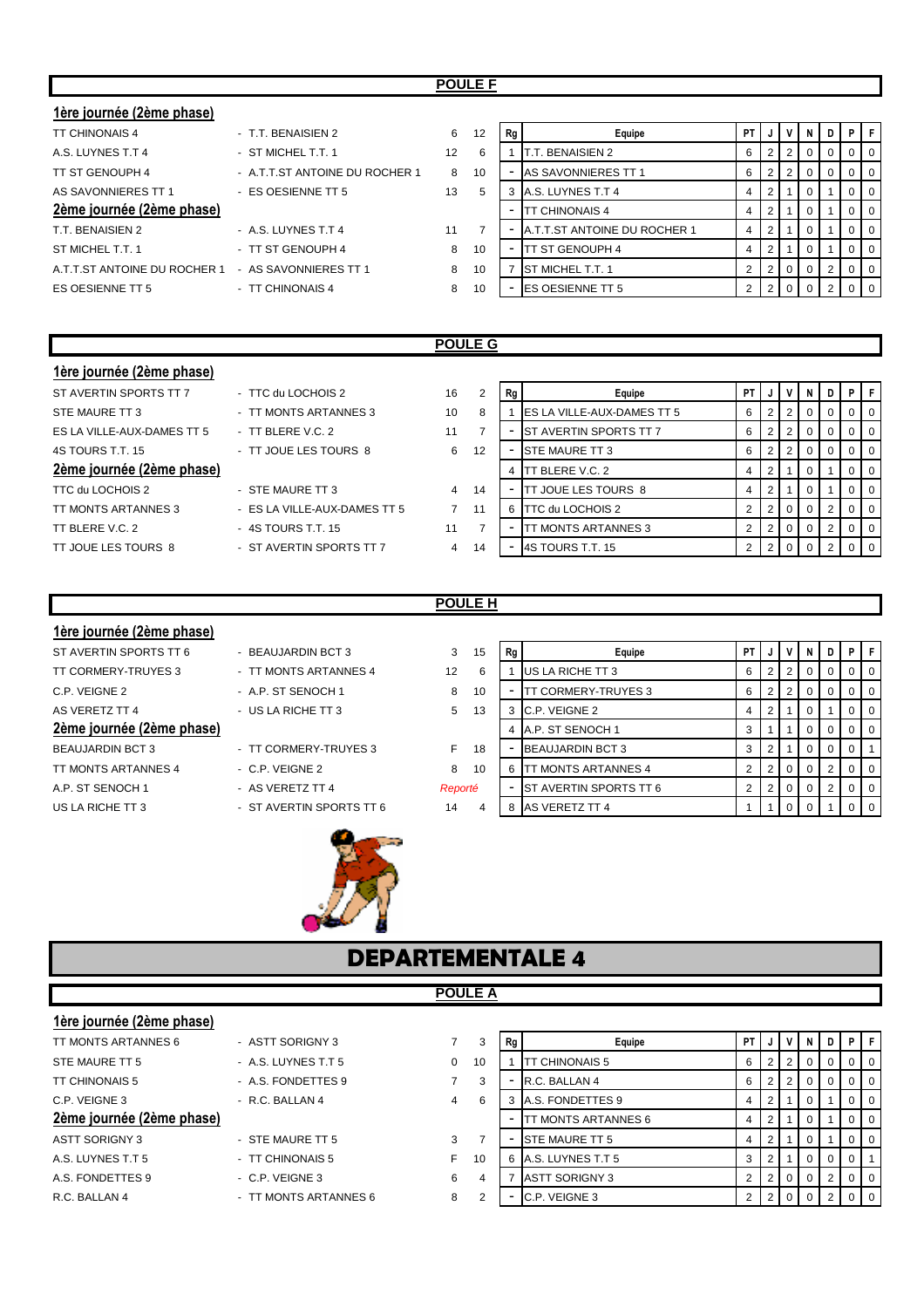# **POULE B**

| 1ère journée (2ème phase) |                        |                |   |    |                            |                |                |                 |          |    |                |                |
|---------------------------|------------------------|----------------|---|----|----------------------------|----------------|----------------|-----------------|----------|----|----------------|----------------|
| AS VERETZ TT 5            | - TT PARCAY MESLAY 7   | 6              | 4 | Rg | Equipe                     | PT             | J              |                 | <b>N</b> | D  | PF             |                |
| TT SEMBLANCEEN 2          | - ASTT CHEMILLE/DEME 2 | 9              |   |    | LARCAY T.T. 4              | 6              | 2 <sub>1</sub> | $\overline{2}$  | 0        |    | $\overline{0}$ | $\overline{0}$ |
| TT CASTELVALERIE 2        | - Exempt               |                |   |    | TT SEMBLANCEEN 2           | 6              |                | $2 \mid 2 \mid$ | 0        |    | $\overline{0}$ | <b>0</b>       |
| ES OESIENNE TT 6          | - LARCAY T.T. 4        |                | 9 | 3  | AS VERETZ TT 5             | 4              | 2 <sup>1</sup> |                 |          |    | $\overline{0}$ | $\overline{0}$ |
| 2ème journée (2ème phase) |                        |                |   | 4  | <b>ITT CASTELVALERIE 2</b> | 3              |                |                 | 0        | -0 | $\overline{0}$ | $\overline{0}$ |
| <b>TT PARCAY MESLAY 7</b> | - TT SEMBLANCEEN 2     | $\overline{2}$ | 8 | 5  | ASTT CHEMILLE/DEME 2       | $\overline{2}$ | 2 <sup>1</sup> | $\overline{0}$  | $\Omega$ |    | $\overline{0}$ | $\overline{0}$ |
| ASTT CHEMILLE/DEME 2      | - TT CASTELVALERIE 2   | $\overline{2}$ | 8 |    | <b>TT PARCAY MESLAY 7</b>  | 2              | 2 <sub>1</sub> | $\overline{0}$  |          | 2  | $\overline{0}$ | $\overline{0}$ |
| Exempt                    | - ES OESIENNE TT 6     |                |   |    | <b>IES OESIENNE TT 6</b>   |                |                | $\Omega$        |          |    | 0 <sub>0</sub> |                |
| LARCAY T.T. 4             | - AS VERETZ TT 5       | 6              | 4 |    |                            |                |                |                 |          |    |                |                |
|                           |                        |                |   |    |                            |                |                |                 |          |    |                |                |

# **POULE C**

# **1ère journée (2ème phase)**

| ST AVERTIN SPORTS TT 10    |
|----------------------------|
| A.P. ST SENOCH 2           |
| C.E.S. TOURS 3             |
| T.T. BOUCHARDAIS 4         |
|                            |
| 2ème journée (2ème phase)  |
| <b>TT CORMERY-TRUYES 4</b> |
| AP ARIIY <sub>2</sub>      |
| FS RIDELLOIS TT 4          |

| Tere journee (zeme phase)  |                           |   |
|----------------------------|---------------------------|---|
| ST AVERTIN SPORTS TT 10    | - TT CORMERY-TRUYES 4     | 2 |
| A.P. ST SENOCH 2           | $-$ A.P. ABILLY 2         | 8 |
| C.E.S. TOURS 3             | - ES RIDELLOIS TT 4       | 1 |
| T.T. BOUCHARDAIS 4         | - TT JOUE LES TOURS 9     | 7 |
| 2ème journée (2ème phase)  |                           |   |
| <b>TT CORMERY-TRUYES 4</b> | - A.P. ST SENOCH 2        | 8 |
| A.P. ABILLY 2              | - C.E.S. TOURS 3          | 4 |
| <b>ES RIDELLOIS TT 4</b>   | - T.T. BOUCHARDAIS 4      | 8 |
| TT JOUE LES TOURS 9        | - ST AVERTIN SPORTS TT 10 | 7 |

| ST AVERTIN SPORTS TT 10   | - TT CORMERY-TRUYES 4     | 2 | 8 | Rg | Equipe                          | PT I |  | N | D | PIF |                |
|---------------------------|---------------------------|---|---|----|---------------------------------|------|--|---|---|-----|----------------|
| A.P. ST SENOCH 2          | $-$ A.P. ABILLY 2         | 8 |   |    | TT CORMERY-TRUYES 4             |      |  |   |   |     | 0 0            |
| C.E.S. TOURS 3            | - ES RIDELLOIS TT 4       |   | 9 |    | <b>IES RIDELLOIS TT 4</b>       |      |  |   |   |     | 0 I O          |
| T.T. BOUCHARDAIS 4        | - TT JOUE LES TOURS 9     |   | 3 |    | <b>ITT JOUE LES TOURS 9</b>     |      |  |   |   |     | 0 I            |
| 2ème journée (2ème phase) |                           |   |   |    | <b>T.T. BOUCHARDAIS 4</b>       |      |  |   |   |     | $\overline{0}$ |
| TT CORMERY-TRUYES 4       | - A.P. ST SENOCH 2        | 8 | 2 |    | <b>C.E.S. TOURS 3</b>           |      |  |   |   |     | $\overline{0}$ |
| A.P. ABILLY 2             | $-C.E.S. TOUNS3$          | 4 | 6 |    | A.P. ST SENOCH 2                |      |  |   |   |     | $\overline{0}$ |
| ES RIDELLOIS TT 4         | - T.T. BOUCHARDAIS 4      | 8 | 2 |    | A.P. ABILLY 2                   |      |  |   |   |     | $\overline{0}$ |
| TT JOUE LES TOURS 9       | - ST AVERTIN SPORTS TT 10 |   | 3 |    | <b>IST AVERTIN SPORTS TT 10</b> |      |  |   |   |     | $\overline{0}$ |
|                           |                           |   |   |    |                                 |      |  |   |   |     |                |

# **POULE D**

| 1ère journée (2ème phase)    |                                |          |    |    |                              |           |                |                |     |   |   |                  |
|------------------------------|--------------------------------|----------|----|----|------------------------------|-----------|----------------|----------------|-----|---|---|------------------|
| <b>RS ST CYR/LOIRE 7</b>     | - TT PARCAY MESLAY 6           | $\Omega$ | 10 | Rg | Equipe                       | <b>PT</b> | J              | $\mathsf{v}$   | N I | D | P |                  |
| A.T.T.ST ANTOINE DU ROCHER 2 | - A.S.P.T.T. TOURS 1           |          | 9  |    | <b>C.S. MEMBROLLAIS TT 3</b> | 6         | 2              | 2 <sup>1</sup> |     |   |   | ΙO               |
| ASTT CHEMILLE/DEME 3         | - C.S. MEMBROLLAIS TT 3        | $\Omega$ | 10 |    | <b>ITT PARCAY MESLAY 6</b>   | 6         | 2              | 2 <sup>1</sup> |     |   |   |                  |
| A S.T.T. ESVRES 5            | - U.S. VERNOU 5                | 5        | 5  |    | U.S. VERNOU 5                | 5         | 2              |                |     |   |   | ΙO               |
| 2ème journée (2ème phase)    |                                |          |    |    | A.S.P.T.T. TOURS 1           | 5         | 2              |                |     |   |   | $\overline{1}$ 0 |
| TT PARCAY MESLAY 6           | - A.T.T.ST ANTOINE DU ROCHER 2 | 8        | 2  |    | 5 ASTT CHEMILLE/DEME 3       | 3         | $\overline{2}$ | 0              |     |   |   |                  |
| A S P T T TOURS 1            | - ASTT CHEMILLE/DEME 3         | 5        | 5  |    | A.S.T.T. ESVRES 5            | 3         | 2              | 0              |     |   |   | l O              |
| C.S. MEMBROLLAIS TT 3        | - A S.T.T. ESVRES 5            | 9        |    |    | <b>RS ST CYR/LOIRE 7</b>     | 2         | 2              | $\overline{0}$ |     |   |   | ΙO               |
| U.S. VERNOU 5                | - RS ST CYR/LOIRE 7            |          | 3  |    | A.T.T.ST ANTOINE DU ROCHER 2 | 2         | 2              | $\overline{0}$ |     |   |   | $\overline{1}$ 0 |

# **1ère journée (2ème phase)**

| TT MONTS ARTANNES 7     |
|-------------------------|
| A.S. FONDETTES 10       |
| T T METTRAY 2           |
| AS SAVONNIFRES TT 2     |
| 2ème journée (2ème phas |
|                         |
| FP MARIGNY RILLY 1      |
| A.P. ABILLY 3           |
| A.P. ST SENOCH 3        |
| TT JOUE LES TOURS 10    |

| - |  |
|---|--|
|   |  |
|   |  |

- EP MARIGNY RILLY 1 6 - A.P. ABILLY 3 9
- A.P. ST SENOCH 3 9
- TT JOUE LES TOURS 10 3 7
- A.S. FONDETTES 10 3
- A.P. ABILLY 3 T.T. METTRAY 2 7 3 6 A.P. ST SENOCH 3 2 2 0 0 2 0 0
- AS SAVONNIERES TT 2 0
- 



| 1ère journée ( <u>2ème phase)</u> |                        |                |    |    |                            |    |             |     |                |  |
|-----------------------------------|------------------------|----------------|----|----|----------------------------|----|-------------|-----|----------------|--|
| TT MONTS ARTANNES 7               | - EP MARIGNY RILLY 1   | 6              | 4  | Rg | Equipe                     | PT |             | D I |                |  |
| A.S. FONDETTES 10                 | $-$ A.P. ABILLY 3      | 9              |    |    | AS SAVONNIERES TT 2        | 6  | 2           |     |                |  |
| T.T. METTRAY 2                    | - A.P. ST SENOCH 3     | 9              |    |    | A.S. FONDETTES 10          | 6  |             |     | I 0            |  |
| AS SAVONNIERES TT 2               | - TT JOUE LES TOURS 10 | $\overline{7}$ | 3  |    | <b>TT MONTS ARTANNES 7</b> | 6  |             |     |                |  |
| 2ème journée (2ème phase)         |                        |                |    |    | 4 A.P. ABILLY 3            |    |             |     | ΙO             |  |
| EP MARIGNY RILLY 1                | - A.S. FONDETTES 10    | 3              |    |    | T.T. METTRAY 2             | 4  |             |     | I 0            |  |
| A.P. ABILLY 3                     | - T.T. METTRAY 2       | 7              | 3  |    | 6 A.P. ST SENOCH 3         |    | 2 0         |     | $\overline{0}$ |  |
| A.P. ST SENOCH 3                  | - AS SAVONNIERES TT 2  | 0              | 10 |    | TT JOUE LES TOURS 10       |    | $\mathbf 0$ |     |                |  |
| TT JOUE LES TOURS 10              | - TT MONTS ARTANNES 7  | 0              | 10 |    | <b>IEP MARIGNY RILLY 1</b> |    |             |     |                |  |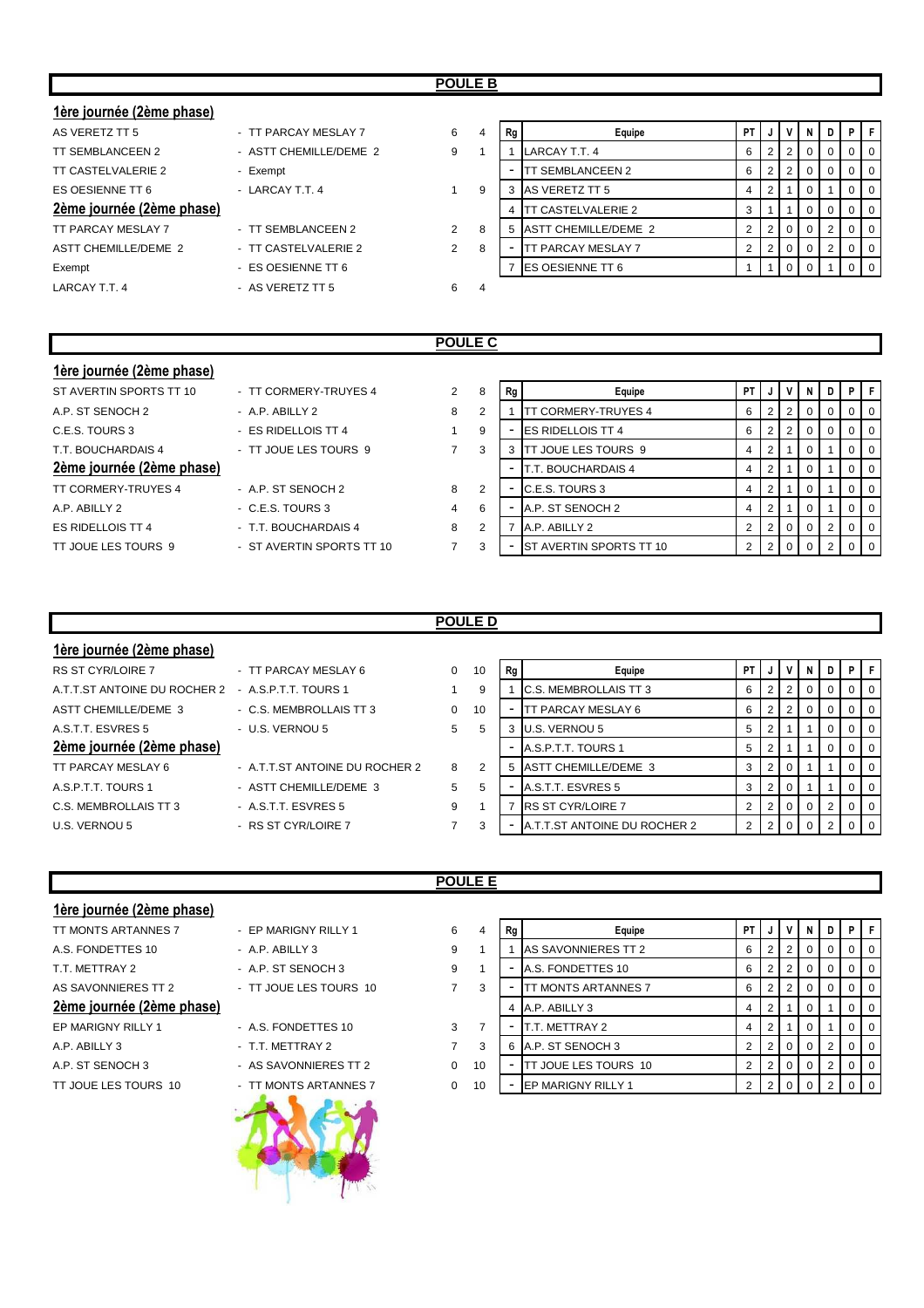# **POULE F**

| 1ère journée (2ème phase)    |                                |                |   |    |                                     |      |                |                 |    |     |        |                |
|------------------------------|--------------------------------|----------------|---|----|-------------------------------------|------|----------------|-----------------|----|-----|--------|----------------|
| U.S. VERNOU 4                | - TT PARCAY MESLAY 5           | 5              | 5 | Rg | Equipe                              | PT I |                | JIV             | N  | D I |        | P F            |
| A.T.T.ST ANTOINE DU ROCHER 3 | - A S P T T TOURS 2            |                | 9 |    | A.S MONTLOUIS/LOIRE 3               | 6    |                | $2 \mid 2 \mid$ | 0  | 0   | $01$ 0 |                |
| A.S MONTLOUIS/LOIRE 3        | - ST AVERTIN SPORTS TT 8       | 10             |   |    | <b>IST AVERTIN SPORTS TT 8</b>      | 4    | 2 <sub>1</sub> |                 |    |     |        | $01$ 0         |
| <b>PPC MARTINOIS 2</b>       | - A.C. AMBOISE 4               | 6              |   |    | <b>PPC MARTINOIS 2</b>              | 4    | $2 \mid 1$     |                 | -0 |     |        | 0 <sup>1</sup> |
| 2ème journée (2ème phase)    |                                |                |   |    | TT PARCAY MESLAY 5                  |      |                | 2 0             | 2  | 0   |        | $0$   0        |
| TT PARCAY MESLAY 5           | - A.T.T.ST ANTOINE DU ROCHER 3 | $5^{\circ}$    | 5 |    | A.S.P.T.T. TOURS 2                  |      | 2 <sub>1</sub> |                 |    |     |        | $01$ 0         |
| A.S.P.T.T. TOURS 2           | - A.S MONTLOUIS/LOIRE 3        | $\overline{2}$ | 8 |    | U.S. VERNOU 4                       |      |                | 2 0             |    | 0   | $01$ 0 |                |
| ST AVERTIN SPORTS TT 8       | - PPC MARTINOIS 2              | 6              | 4 |    | <b>A.T.T.ST ANTOINE DU ROCHER 3</b> | 3    |                | 2 0             |    |     |        | $0$ 0          |
| A.C. AMBOISE 4               | - U.S. VERNOU 4                | 5              | 5 |    | A.C. AMBOISE 4                      | 3    |                | 2 0             |    |     |        | $01$ 0         |
|                              |                                |                |   |    |                                     |      |                |                 |    |     |        |                |

# **POULE G**

| 1ère journée (2ème phase) |                             |    |   |    |                           |     |                |     |   |    |     |
|---------------------------|-----------------------------|----|---|----|---------------------------|-----|----------------|-----|---|----|-----|
| U.S.E. AVOINE-BEAUMONT 2  | - ASTT SORIGNY 2            | 5  | 5 | Rg | Equipe                    | PT. | J              | N I | D | ΡI |     |
| U.S. CHAMBRAY-LES-TOURS 5 | $-$ ES RIDELLOIS TT 5       | 10 |   |    | LANGEAIS-CINQ MARS 6      | 6   | 2              |     |   |    | ΙO  |
| LANGEAIS-CINQ MARS 6      | - STE MAURE TT 4            | 9  |   |    | <b>ASTT SORIGNY 2</b>     | 5   |                |     |   |    | ΙO  |
| T.T. BOUCHARDAIS 3        | $-R.C. BALLAN 5$            | 3  |   |    | U.S.E. AVOINE-BEAUMONT 2  | 5   | 2              |     |   |    | I 0 |
| 2ème journée (2ème phase) |                             |    |   |    | U.S. CHAMBRAY-LES-TOURS 5 | 4   |                |     |   |    | ΙO  |
| ASTT SORIGNY 2            | - U.S. CHAMBRAY-LES-TOURS 5 | 6  | 4 |    | R.C. BALLAN 5             | 4   | 2              |     |   |    | l C |
| ES RIDELLOIS TT 5         | - LANGEAIS-CINQ MARS 6      | 2  | 8 | 6  | <b>STE MAURE TT 4</b>     | 3   | $\overline{2}$ |     |   |    | l C |
| STE MAURE TT 4            | - T.T. BOUCHARDAIS 3        | 5  | 5 |    | T.T. BOUCHARDAIS 3        | 3   | 2              |     |   |    | ΙO  |
| R.C. BALLAN 5             | - U.S.E. AVOINE-BEAUMONT 2  | 3  |   | 8  | <b>ES RIDELLOIS TT 5</b>  |     |                |     |   |    |     |
|                           |                             |    |   |    |                           |     |                |     |   |    |     |

| 5              | Rg             | Equipe                    | PT             | J              |          | N | D | Ρ | F        |
|----------------|----------------|---------------------------|----------------|----------------|----------|---|---|---|----------|
| $\Omega$       |                | LANGEAIS-CINQ MARS 6      | 6              | 2              | 2        | 0 | 0 | 0 | 0        |
|                | $\overline{2}$ | <b>ASTT SORIGNY 2</b>     | 5              | 2              |          |   | 0 | 0 | 0        |
| 7              |                | U.S.E. AVOINE-BEAUMONT 2  | 5              | 2              |          |   | 0 | 0 | 0        |
|                | 4              | U.S. CHAMBRAY-LES-TOURS 5 | 4              | 2              |          | O |   | 0 | $\Omega$ |
| $\overline{4}$ |                | R.C. BALLAN 5             | 4              | 2              |          | 0 |   | 0 | 0        |
| 8              | 6              | <b>STE MAURE TT 4</b>     | 3              | $\overline{2}$ | $\Omega$ | 1 |   | 0 | $\Omega$ |
| 5              |                | T.T. BOUCHARDAIS 3        | 3              | $\overline{2}$ | $\Omega$ | 1 |   | 0 | $\Omega$ |
|                | 8              | ES RIDELLOIS TT 5         | $\overline{2}$ | ◠              |          | n | 2 | 0 | O        |

# **1ère journée (2ème phase)**

| U.S. VERNOU 6             | - ES OESIENNE TT 7       | 8  |
|---------------------------|--------------------------|----|
| ST AVERTIN SPORTS TT 9    | - A.S MONTLOUIS/LOIRE 2  | 1  |
| US RENAUDINE TT 8         | $-$ A.C. AMBOISE 6       | 3  |
| ATT AZAY/CHER 3           | - US LA RICHE TT 4       | 5  |
| 2ème journée (2ème phase) |                          |    |
| <b>ES OESIENNE TT 7</b>   | - ST AVERTIN SPORTS TT 9 | 6  |
| A.S MONTLOUIS/LOIRE 2     | - US RENAUDINE TT 8      | 8  |
| A.C. AMBOISE 6            | - ATT AZAY/CHER 3        | NI |
| US LA RICHE TT 4          | - U.S. VERNOU 6          | 6  |

# **POULE H**

| U.S. VERNOU 6             | - ES OESIENNE TT 7       | 8         | 2 | Rg | Equipe                         | PT |  | D |  |
|---------------------------|--------------------------|-----------|---|----|--------------------------------|----|--|---|--|
| ST AVERTIN SPORTS TT 9    | - A.S MONTLOUIS/LOIRE 2  |           | 9 |    | A.S MONTLOUIS/LOIRE 2          | 6  |  |   |  |
| US RENAUDINE TT 8         | - A.C. AMBOISE 6         | 3         |   |    | 2 US LA RICHE TT 4             | 5  |  |   |  |
| ATT AZAY/CHER 3           | - US LA RICHE TT 4       | 5         | 5 |    | 3 U.S. VERNOU 6                |    |  |   |  |
| 2ème journée (2ème phase) |                          |           |   |    | <b>IES OESIENNE TT 7</b>       |    |  |   |  |
| ES OESIENNE TT 7          | - ST AVERTIN SPORTS TT 9 | 6         | 4 |    | 5 A.C. AMBOISE 6               |    |  |   |  |
| A.S MONTLOUIS/LOIRE 2     | - US RENAUDINE TT 8      | 8         | 2 |    | 6 ATT AZAY/CHER 3              |    |  |   |  |
| A.C. AMBOISE 6            | - ATT AZAY/CHER 3        | <b>NP</b> |   |    | <b>IST AVERTIN SPORTS TT 9</b> |    |  |   |  |
| US LA RICHE TT 4          | - U.S. VERNOU 6          | 6         |   |    | <b>US RENAUDINE TT 8</b>       |    |  |   |  |

# **1ère journée (2ème phase)**

| - P.L. PAL   |
|--------------|
| - Exempt     |
| - U.S. CH    |
| $-$ A.C. AM  |
|              |
| - BEAUJA     |
| $-$ A.S.T.T. |
| - LARCAY     |
| - ES LA V    |
|              |

| PAUL BERT 3                                                          |
|----------------------------------------------------------------------|
| ۱pt                                                                  |
| CHAMBRAY-LES-TOURS 6                                                 |
| AMBOISE 5                                                            |
|                                                                      |
| <b>JJARDIN BCT 4</b>                                                 |
| $-T$ $\Gamma$ $\Gamma$ $\Gamma$ $\Gamma$ $\Gamma$ $\Gamma$ $\Lambda$ |

# A.C. AMBOISE 5 - ES LA VILLE-AUX-DAMES TT 7 9 1

| 1ère journée (2ème phase)                 |                                                                                                                                                                                                                                                                                                      |                |    |    |                                     |    |  |          |   |                  |
|-------------------------------------------|------------------------------------------------------------------------------------------------------------------------------------------------------------------------------------------------------------------------------------------------------------------------------------------------------|----------------|----|----|-------------------------------------|----|--|----------|---|------------------|
| ES LA VILLE-AUX-DAMES TT 7                | - P.L. PAUL BERT 3                                                                                                                                                                                                                                                                                   | 0              | 10 | Rg | Equipe                              | P1 |  | N        | D | PIF              |
| <b>BEAUJARDIN BCT 4</b>                   | - Exempt                                                                                                                                                                                                                                                                                             |                |    |    | U.S. CHAMBRAY-LES-TOURS 6           | 6  |  | $\Omega$ |   | 0 <sub>0</sub>   |
| A.S.T.T. ESVRES 4                         | - U.S. CHAMBRAY-LES-TOURS 6                                                                                                                                                                                                                                                                          | 4              | 6  |    | A.C. AMBOISE 5                      | 6  |  | $\Omega$ |   | $0$   $0$        |
| LARCAY T.T. 5                             | - A.C. AMBOISE 5                                                                                                                                                                                                                                                                                     | 0              | 10 |    | P.L. PAUL BERT 3                    | 4  |  |          |   | $\overline{1}$ 0 |
| 2ème journée (2ème phase)                 |                                                                                                                                                                                                                                                                                                      |                |    |    | <b>BEAUJARDIN BCT 4</b>             |    |  | 0        |   | 0 <sub>0</sub>   |
| P.L. PAUL BERT 3                          | - BEAUJARDIN BCT 4                                                                                                                                                                                                                                                                                   | $\overline{2}$ | 8  |    | 5 <b>ES LA VILLE-AUX-DAMES TT 7</b> |    |  |          |   | 0 <sub>0</sub>   |
| Exempt                                    | - A.S.T.T. ESVRES 4                                                                                                                                                                                                                                                                                  |                |    |    | LARCAY T.T. 5                       |    |  | $\Omega$ |   | $01$ 0           |
| U.S. CHAMBRAY-LES-TOURS 6                 | - LARCAY T.T. 5                                                                                                                                                                                                                                                                                      |                | 3  |    | A.S.T.T. ESVRES 4                   |    |  |          |   | $\overline{1}$ 0 |
| $\sim$ $\sim$ $\sim$ $\sim$ $\sim$ $\sim$ | $F \cap L$ $\wedge$ $H$ $\wedge$ $F$ $\wedge$ $H$ $\wedge$ $H$ $\wedge$ $H$ $\wedge$ $H$ $\wedge$ $H$ $\wedge$ $H$ $\wedge$ $H$ $\wedge$ $H$ $\wedge$ $H$ $\wedge$ $H$ $\wedge$ $H$ $\wedge$ $H$ $\wedge$ $H$ $\wedge$ $H$ $\wedge$ $H$ $\wedge$ $H$ $\wedge$ $H$ $\wedge$ $H$ $\wedge$ $H$ $\wedge$ |                |    |    |                                     |    |  |          |   |                  |



|  | ◡◡∟∟ |  |  |  |
|--|------|--|--|--|
|  |      |  |  |  |
|  |      |  |  |  |
|  |      |  |  |  |
|  |      |  |  |  |
|  |      |  |  |  |

**POULE I**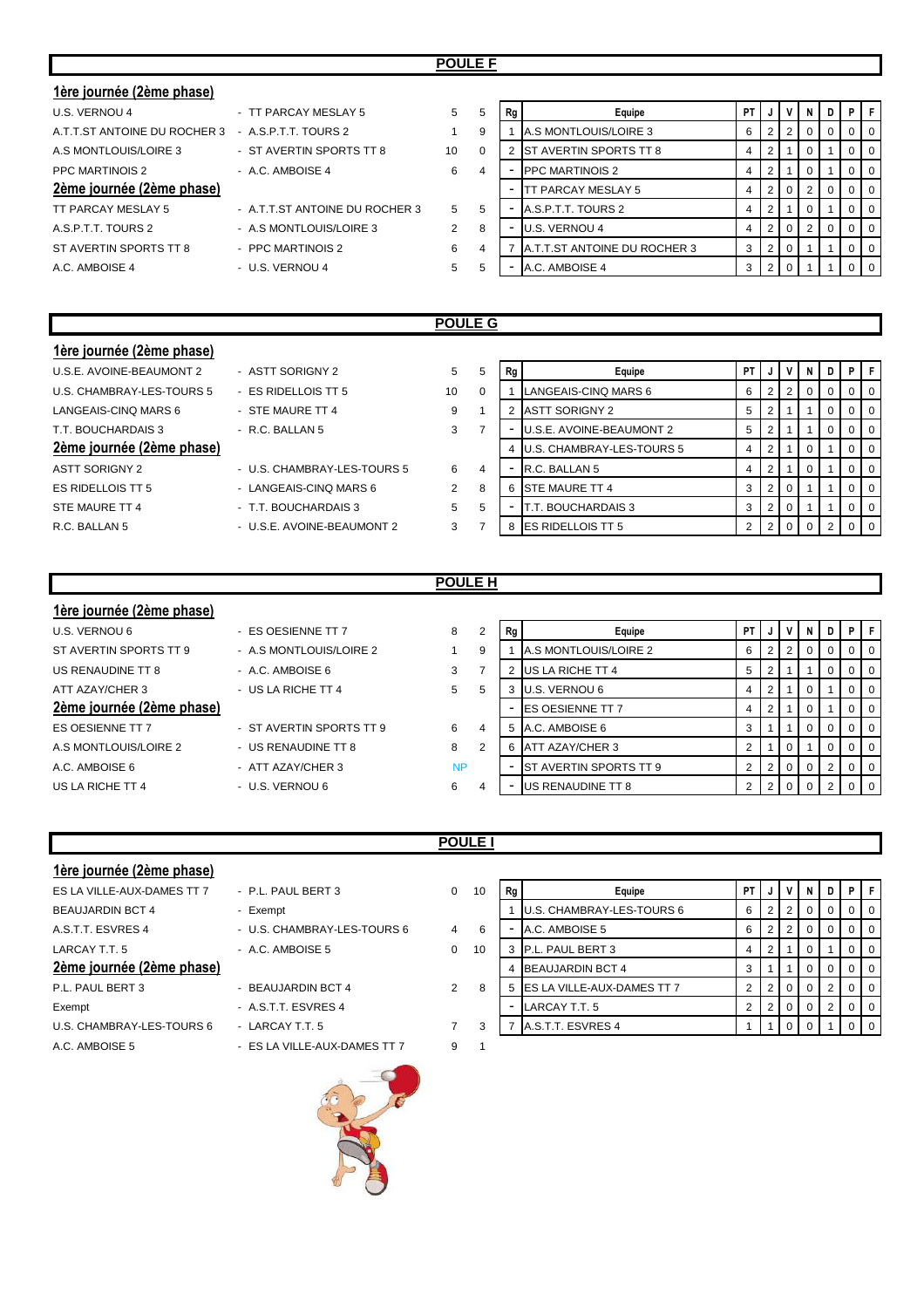# **DEPARTEMENTALE 5**

# **POULE Unique**

# **1ère journée (2ème phase)**

| C.P. VEIGNE 4               | - AS VERETZ TT 6              | 4        |
|-----------------------------|-------------------------------|----------|
| STE CATHERINE DE FIERBOIS 2 | - ES LA VILLE-AUX-DAMES TT 8  | 7        |
| LANGEAIS-CINQ MARS 7        | - ASTT CHEMILLE/DEME 4        | 10       |
| T.T. BENAISIEN 4            | - PPC MARTINOIS 3             | Rep      |
| P.L. PAUL BERT 4            | - US LA RICHE TT 5            | 3        |
| 2ème journée (2ème phase)   |                               |          |
| AS VERETZ TT 6              | - STE CATHERINE DE FIERBOIS 2 | 2        |
| ES LA VILLE-AUX-DAMES TT 8  | - LANGEAIS-CINO MARS 7        | 2        |
| <b>ASTT CHEMILLE/DEME 4</b> | - T.T. BENAISIEN 4            | $\Omega$ |
| <b>PPC MARTINOIS 3</b>      | - P.L. PAUL BERT 4            | 8        |
| US LA RICHE TT 5            | - C.P. VEIGNE 4               | 3        |

| - AS VERETZ TT 6             |
|------------------------------|
| - ES LA VILLE-AUX-DAMES TT 8 |
| - ASTT CHEMILLE/DEME 4       |

- PPC MARTINOIS 3
- US LA RICHE TT 5 3
- STE CATHERINE DE FIERBOIS 2 2
- LANGEAIS-CINQ MARS 7 2
- T.T. BENAISIEN 4 0
- PPC MARTINOIS 3 P.L. PAUL BERT 4 8 2 P.L. PAUL BERT 4 2 2 0 0 2 0 0
- 

| C.P. VEIGNE 4               | - AS VERETZ TT 6              | 4              | 6              | Rg | Equipe                              | PT I           | J              |   |   | D        | PIF            |  |
|-----------------------------|-------------------------------|----------------|----------------|----|-------------------------------------|----------------|----------------|---|---|----------|----------------|--|
| STE CATHERINE DE FIERBOIS 2 | - ES LA VILLE-AUX-DAMES TT 8  |                | 3              |    | <b>ISTE CATHERINE DE FIERBOIS 2</b> | 6              |                |   |   |          | $01$ 0         |  |
| LANGEAIS-CINQ MARS 7        | - ASTT CHEMILLE/DEME 4        | 10             | $\Omega$       |    | LANGEAIS-CINQ MARS 7                | 6              | 2 <sub>1</sub> | 2 | 0 | $\Omega$ | $01$ 0         |  |
| T.T. BENAISIEN 4            | - PPC MARTINOIS 3             | Reporté        |                |    | 3 IC.P. VEIGNE 4                    | 4              |                |   |   |          | $01$ 0         |  |
| P.L. PAUL BERT 4            | - US LA RICHE TT 5            | 3              |                |    | US LA RICHE TT 5                    | 4              |                |   |   |          | $01$ 0         |  |
| 2ème journée (2ème phase)   |                               |                |                |    | AS VERETZ TT 6                      |                |                |   |   |          | $01$ 0         |  |
| AS VERETZ TT 6              | - STE CATHERINE DE FIERBOIS 2 | $\overline{2}$ | 8              | 6  | <b>PPC MARTINOIS 3</b>              | 3              |                |   |   |          | $01$ 0         |  |
| ES LA VILLE-AUX-DAMES TT 8  | - LANGEAIS-CINQ MARS 7        | $\overline{2}$ | 8              |    | T.T. BENAISIEN 4                    | 3              |                |   | 0 | $\Omega$ | 0 <sub>0</sub> |  |
| ASTT CHEMILLE/DEME 4        | - T.T. BENAISIEN 4            | 0              | 10             |    | <b>ASTT CHEMILLE/DEME 4</b>         |                | 2 0            |   |   | 2        | $01$ 0         |  |
| PPC MARTINOIS 3             | - P.L. PAUL BERT 4            | 8              | $\overline{2}$ |    | P.L. PAUL BERT 4                    |                |                |   |   |          | $01$ 0         |  |
| US LA RICHE TT 5            | $-C.P.$ VEIGNE 4              | 3              |                |    | <b>IES LA VILLE-AUX-DAMES TT 8</b>  | 2 <sub>1</sub> | 2 0            |   |   |          | $01$ 0         |  |

# Pénalités financières

(d'après Règlement des Championnats par Equipes)

# **N° Club, Equipe, Poule, Licence, Clt, Points (5,00€)**

# *Equipe Incomplète :*

1èj (2è phase) : 0002 4S Tours TT 14 - 0566 TT Joué 4 - 0151 CS La Membrolle 1 - 0681 AS Luynes TT 1 2èj (2è phase) : 0583 AP Abilly 1 - 0709 TT Semblancéen 1

# *N° Equipe :*

1èj (2è phase) : 0637 ES Oésienne 5 - 0724 ASTT Chemillé 3 - 0151 CS La Membrolle 3 - 0033 US Chambray 5

**Forfait (10,00 €)** : 0033 US Chambray 4 (1j 2p) - 0548 Beaujardin BCT 3 (2j 2p) - 0681 AS Luynes 5 (2j 2p)

# **DEPARTEMENTALE 1 FEMININE**

# **POULE Unique**

| 1ère journée (2ème phase)      |                                  |           |    |    |                                       |     |   |   |     |   |     |    |
|--------------------------------|----------------------------------|-----------|----|----|---------------------------------------|-----|---|---|-----|---|-----|----|
| Ent VILLE AUX DAMES / VEIGNE 1 | - BEAUJARDIN BCT 1               | 10        |    | Rg | Equipe                                | PT. | J | V | N I | D | PIF |    |
| ES VILLE AUX DAMES TT 2        | - Exempt                         |           |    |    | <b>Ent VILLE AUX DAMES / VEIGNE 1</b> | 3   |   |   |     |   |     | ΙO |
| ATT LANGEAIS-CINQ MARS 1       | - TT JOUE LES TOURS 4            | $\Omega$  | 10 |    | JOUE LES TOURS 4<br>гт                | 3   |   |   |     |   |     | ΙO |
| Exempt                         | - Exempt                         |           |    |    | <b>ATT LANGEAIS-CINQ MARS 1</b>       |     |   |   |     |   |     | ΙO |
| 2ème journée (2ème phase)      |                                  |           |    |    | <b>BEAUJARDIN BCT 1</b>               |     |   |   |     |   |     | ΙO |
| <b>BEAUJARDIN BCT 1</b>        | - ES VILLE AUX DAMES TT 2        | <b>NP</b> |    | 5  | <b>ES VILLE AUX DAMES TT 2</b>        | 0   |   |   |     |   |     | ΙO |
| Exempt                         | - ATT LANGEAIS-CINQ MARS 1       |           |    |    |                                       |     |   |   |     |   |     |    |
| TT JOUE LES TOURS 4            | - Exempt                         |           |    |    | $\sim$                                |     |   |   |     |   |     |    |
| Exempt                         | - Ent VILLE AUX DAMES / VEIGNE 1 |           |    |    |                                       |     |   |   |     |   |     |    |

| 0  | Rg | Equipe                         | <b>PT</b> |  | N | D |  |
|----|----|--------------------------------|-----------|--|---|---|--|
|    |    | Ent VILLE AUX DAMES / VEIGNE 1 | 3         |  |   |   |  |
| 10 |    | TT JOUE LES TOURS 4            | 3         |  |   |   |  |
|    | 3  | ATT LANGEAIS-CINQ MARS 1       |           |  | 0 |   |  |
|    | -  | <b>BEAUJARDIN BCT 1</b>        |           |  | 0 |   |  |
|    |    | ES VILLE AUX DAMES TT 2        | 0         |  |   |   |  |



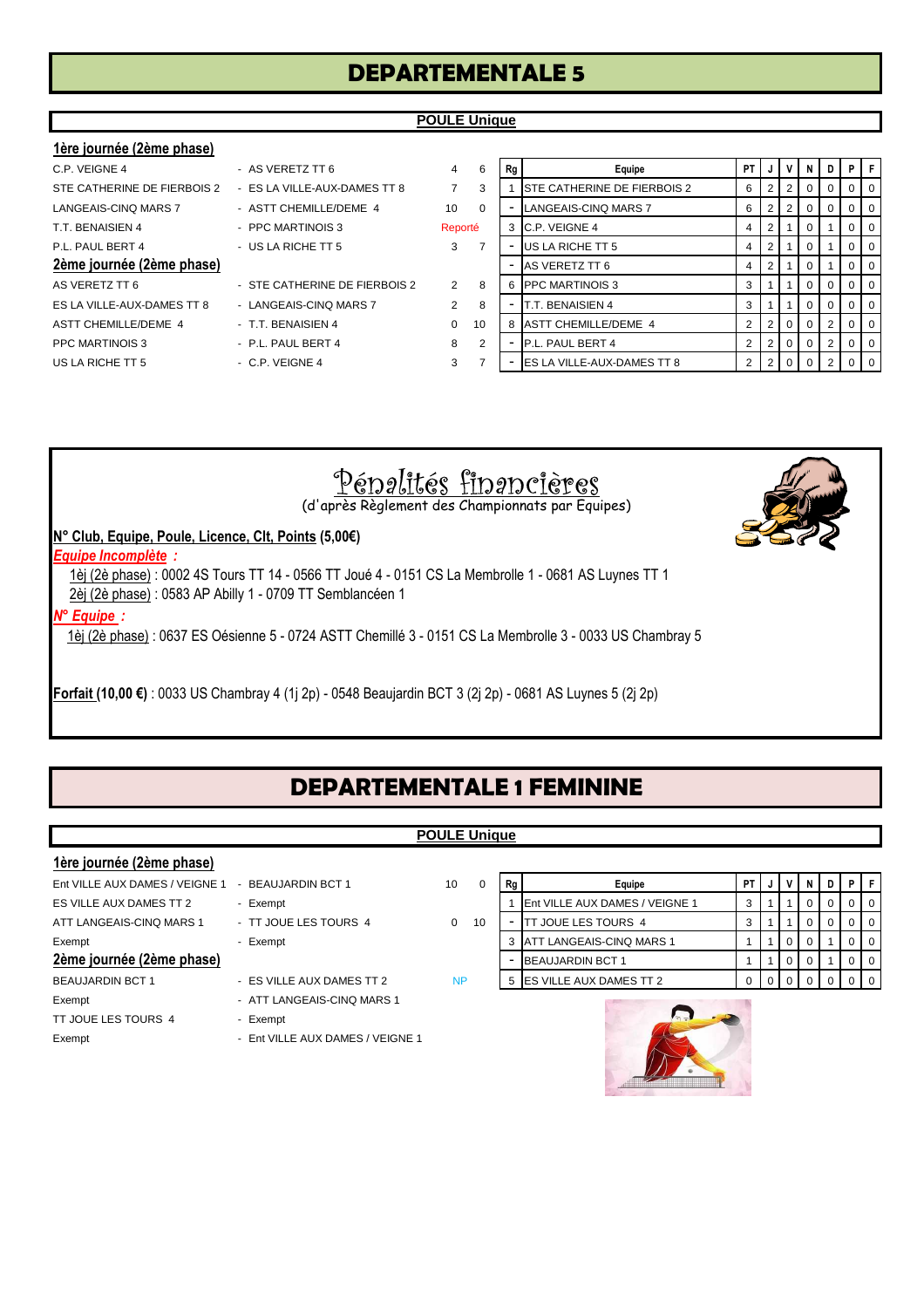# **DEPARTEMENTALE 1 VETERANS**

# **POULE A**

| 4ème journée         |                        |                 |     |    |                             |                 |                 |                |                |   |          |   |
|----------------------|------------------------|-----------------|-----|----|-----------------------------|-----------------|-----------------|----------------|----------------|---|----------|---|
| U.S. VERNOU 1        | - A.S. FONDETTES 1     | 14              | 16  | Rg | Equipe                      | PT.             |                 |                | N I            | D | P.       |   |
| Exempt               | - TT ST GENOUPH 1      |                 |     |    | US RENAUDINE TT 1           | 14              | 6               | 3              | 2              |   | 0        | O |
| CS LA MEMBROLLE TT 1 | - A.C. AMBOISE 1       | 18              | 12  |    | <b>TT ST GENOUPH 1</b>      | 13              | 5               | 4              |                |   |          |   |
| US RENAUDINE TT 1    | - P.L. PAUL BERT 1     | 19              | 11  | 3  | A.S. FONDETTES 1            | 12 <sup>2</sup> | 5               | 3              |                |   | 0        |   |
| 5ème journée         |                        |                 |     | 4  | U.S. VERNOU 1               | 11              | $5\overline{5}$ | 3 <sup>1</sup> | 0 <sup>1</sup> | 2 | 0        | O |
| A.S. FONDETTES 1     | - Exempt               |                 |     | 5  | <b>CS LA MEMBROLLE TT 1</b> | 8               | 5               |                |                | 3 | 0        |   |
| TT ST GENOUPH 1      | - CS LA MEMBROLLE TT 1 | 17              | 13  |    | P.L. PAUL BERT 1            | 8               | 5               |                |                | 3 | 0        | O |
| P.L. PAUL BERT 1     | - U.S. VERNOU 1        | 10              | 20  |    | A.C. AMBOISE 1              | 6               | 5               |                |                |   | $\Omega$ |   |
| A.C. AMBOISE 1       | - US RENAUDINE TT 1    | 14              | 16  |    |                             |                 |                 |                |                |   |          |   |
| 6ème journée         |                        |                 |     |    |                             |                 |                 |                |                |   |          |   |
| CS LA MEMBROLLE TT 1 | - A.S. FONDETTES 1     | 10 <sup>1</sup> | -20 |    |                             |                 |                 |                |                |   |          |   |
| TT ST GENOUPH 1      | - A.C. AMBOISE 1       | 20              | 10  |    |                             |                 |                 |                |                |   |          |   |
| Exempt               | - P.L. PAUL BERT 1     |                 |     |    |                             |                 |                 |                |                |   |          |   |
| U.S. VERNOU 1        | - US RENAUDINE TT 1    | 17              | 13  |    |                             |                 |                 |                |                |   |          |   |

| 16 | Rg | Equipe                  | PT | J | ν        | N | D | Р | c |
|----|----|-------------------------|----|---|----------|---|---|---|---|
|    |    | US RENAUDINE TT 1       | 14 | 6 | 3        | 2 |   | O | 0 |
| 12 | 2  | <b>ITT ST GENOUPH 1</b> | 13 | 5 | 4        | 0 |   |   | 0 |
| 11 | 3  | A.S. FONDETTES 1        | 12 | 5 | 3        |   |   |   | 0 |
|    | 4  | U.S. VERNOU 1           | 11 | 5 | 3        | 0 | 2 | 0 | 0 |
|    | 5  | CS LA MEMBROLLE TT 1    | 8  | 5 |          |   | 3 |   |   |
| 13 | -  | P.L. PAUL BERT 1        | 8  | 5 | 1        |   | 3 | 0 | 0 |
| 20 |    | A.C. AMBOISE 1          | 6  | 5 | $\Omega$ |   |   |   |   |



# **POULE B**

| 4ème journée            |                        |           |    |    |                             |    |              |   |              |                |                |           |
|-------------------------|------------------------|-----------|----|----|-----------------------------|----|--------------|---|--------------|----------------|----------------|-----------|
| R.C. BALLAN 1           | - ES OESIENNE TT 1     | 13        | 17 | Rg | Equipe                      | PT |              |   |              | D              | P              | $F$ F $F$ |
| Exempt                  | - 4S TOURS T.T. 1      |           |    |    | <b>ES OESIENNE TT 1</b>     | 12 | 4            |   | 0            | 0 <sup>1</sup> | $0$   0        |           |
| CS LA MEMBROLLE TT 2    | - Exempt               |           |    | 2  | 4S TOURS T.T. 1             | 10 | 4            |   | 2            | $\overline{0}$ | $0$   0        |           |
| C.P. VEIGNE 1           | - TT SEMBLANCEEN 1     | 14        | 16 | 3  | <b>CS LA MEMBROLLE TT 2</b> | 9  | 4            | 2 |              |                | $\overline{0}$ | l O       |
| 5ème journée            |                        |           |    |    | <b>TT SEMBLANCEEN 1</b>     | 5  | 3            |   | $\Omega$     | 2              | 0              | l O       |
| ES OESIENNE TT 1        | - Exempt               |           |    |    | 5 C.P. VEIGNE 1             | 4  | 4            | 0 | $\mathbf{0}$ | 4              | $0$   0        |           |
| 4S TOURS T.T. 1         | - CS LA MEMBROLLE TT 2 | 15        | 15 | н. | R.C. BALLAN 1               | 4  | $\mathbf{3}$ | 0 |              | $2^{\circ}$    | $0$   0        |           |
| <b>TT SEMBLANCEEN 1</b> | - R.C. BALLAN 1        | <b>NP</b> |    |    |                             |    |              |   |              |                |                |           |
| Exempt                  | - C.P. VEIGNE 1        |           |    |    |                             |    |              |   |              |                |                |           |
| 6ème journée            |                        |           |    |    | $\sim$                      |    |              |   |              |                |                |           |
| CS LA MEMBROLLE TT 2    | - ES OESIENNE TT 1     | 11        | 19 |    |                             |    |              |   |              |                |                |           |
| 4S TOURS T.T. 1         | - Exempt               |           |    |    |                             |    |              |   |              |                |                |           |
| Exempt                  | - TT SEMBLANCEEN 1     |           |    |    |                             |    |              |   |              |                |                |           |
| R.C. BALLAN 1           | - C.P. VEIGNE 1        | <b>NP</b> |    |    |                             |    |              |   |              |                |                |           |
|                         |                        |           |    |    |                             |    |              |   |              |                |                |           |

# **Championnat CORPORATIF**

# **3ème journée**

| 4ème journée             |
|--------------------------|
| Exempt                   |
| AS BANQUE POPULAIRE VF 1 |

# AS BANQUE POPULAIRE VF 2 Exempt - A.S.P.T.T. TOURS 1

| - A.S.P.T.T. TOURS 1       | 9         |  |
|----------------------------|-----------|--|
| - AS BANQUE POPULAIRE VF 2 |           |  |
| - AS BANQUE POPULAIRE VF 1 | <b>NP</b> |  |
| A C D T T TAILD C 1        |           |  |

| AS BANQUE POPULAIRE VF 1 | - A.S.P.T.T. TOURS 1       |  | Rq | Equipe                          |  |  |  |         |
|--------------------------|----------------------------|--|----|---------------------------------|--|--|--|---------|
| Exempt                   | - AS BANQUE POPULAIRE VF 2 |  |    | <b>AS BANQUE POPULAIRE VF 1</b> |  |  |  |         |
| 4ème journée             |                            |  |    | 2 A.S.P.T.T. TOURS 1            |  |  |  |         |
| AS BANQUE POPULAIRE VF 2 | - AS BANQUE POPULAIRE VF 1 |  |    | 3 AS BANQUE POPULAIRE VF 2      |  |  |  | $0$   0 |

# **DEPARTEMENTALE 3**

# **3ème journée**

| AS BANQUE POPULAIRE VF 3 |
|--------------------------|
| Exempt                   |
| KAMI 1                   |
| 4ème journée             |
| Exempt                   |
| A.S.C. B.N.P. TOURS 1    |
|                          |

| - ASC CHEMINEAU 1        |
|--------------------------|
| - A.S.C. B.N.P. TOURS 1  |
| - AS BANQUE POPULAIRE VF |
|                          |
| - AS BANQUE POPULAIRE VF |
| - AS BANQUE POPULAIRE VF |

ASC CHEMINEAU 1 - KAMI 1 5 5

| AS BANQUE POPULAIRE VF 3 | - ASC CHEMINEAU 1          | <b>NP</b> | Rg | Equipe                   | PT I |       |  | PIF |     |
|--------------------------|----------------------------|-----------|----|--------------------------|------|-------|--|-----|-----|
| Exempt                   | - A.S.C. B.N.P. TOURS 1    |           |    | KAMI 1                   |      | 4 I O |  |     | I O |
| KAMI <sub>1</sub>        | - AS BANQUE POPULAIRE VF 4 | 3         |    | A.S.C. B.N.P. TOURS 1    |      |       |  |     | 10  |
| 4ème journée             |                            |           |    | AS BANQUE POPULAIRE VF 4 | 6    |       |  |     |     |
| Exempt                   | - AS BANQUE POPULAIRE VF3  |           |    | ASC CHEMINEAU 1          | 5.   |       |  |     |     |
| A.S.C. B.N.P. TOURS 1    | - AS BANQUE POPULAIRE VF 4 | 10        | 5  | AS BANQUE POPULAIRE VF3  |      |       |  |     |     |
|                          |                            |           |    |                          |      |       |  |     |     |

# **DEPART**

| IT LUKPUKA I IF    |  |
|--------------------|--|
|                    |  |
| <b>TEMENTALE 1</b> |  |
|                    |  |
|                    |  |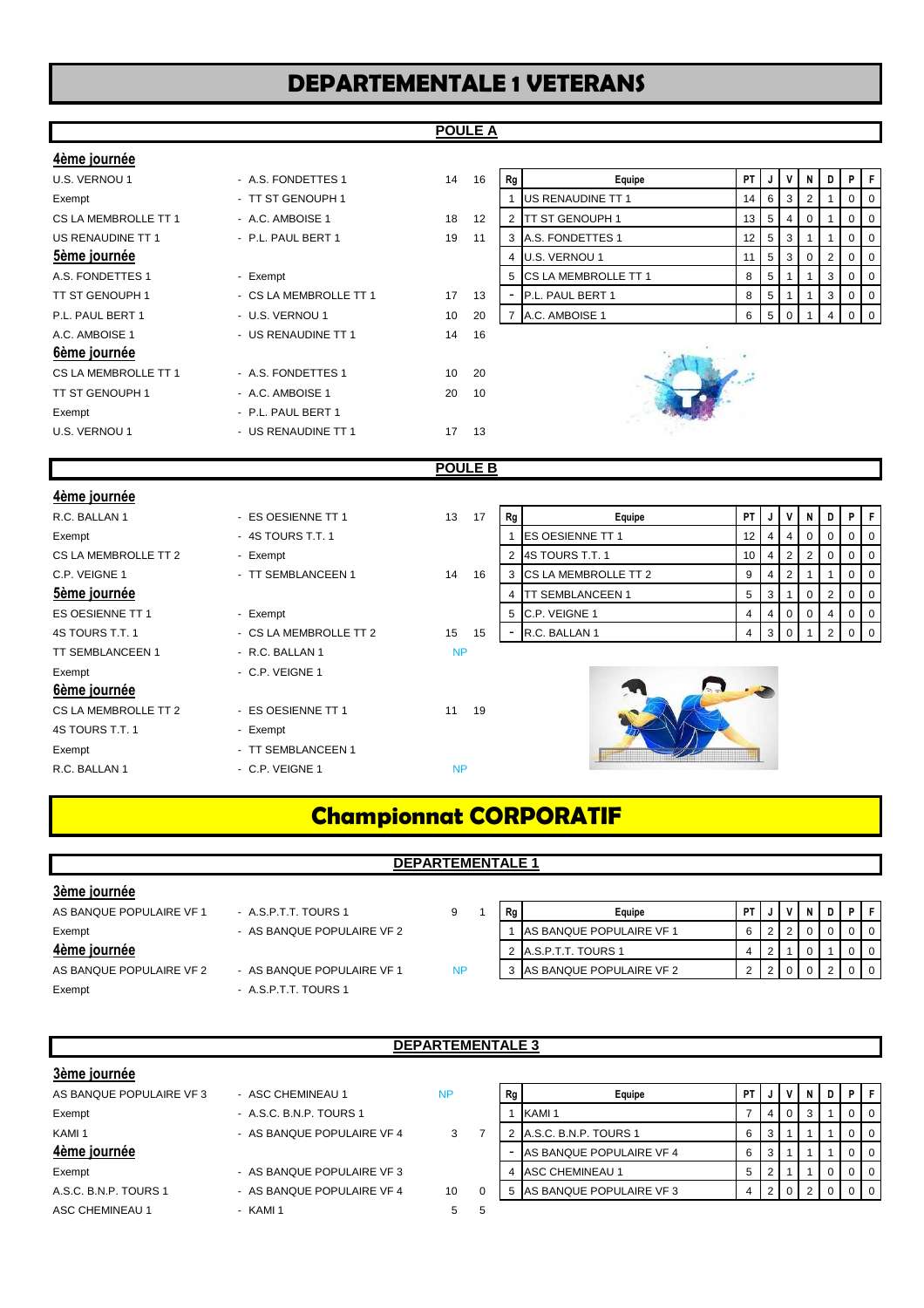# **EQUIPES JEUNES**

|                           |                       | <b>Poule A</b>      |                                               |                                                                                                           |
|---------------------------|-----------------------|---------------------|-----------------------------------------------|-----------------------------------------------------------------------------------------------------------|
|                           |                       |                     |                                               |                                                                                                           |
| 1ère journée (2ème phase) |                       |                     | Equipe<br>Rg                                  | P<br>F<br>PT<br>V<br>D<br>J<br>N                                                                          |
| TT CHINONAIS 1            | - TT JOUE LES TOURS 1 | 8<br>8              | TT MONTS ARTANNES 1<br>$\mathbf{1}$           | 3<br>$\mathbf 0$<br>$\mathbf{1}$<br>$\mathbf{1}$<br>$\mathbf 0$<br>0<br>0                                 |
| RS ST CYR/LOIRE 1         | - TT MONTS ARTANNES 1 | 10<br>6             | TT JOUE LES TOURS 1<br>$\overline{2}$         | $\overline{2}$<br>$\mathbf 0$<br>$\mathsf{O}$<br>$\mathbf 0$<br>$\mathbf{1}$<br>0                         |
|                           |                       |                     | TT CHINONAIS 1<br>$\overline{\phantom{a}}$    | $\overline{2}$<br>$\mathbf 0$<br>$\mathbf 0$<br>$\mathbf 0$<br>$\mathbf 0$<br>$\mathbf{1}$<br>1           |
|                           |                       |                     | RS ST CYR/LOIRE 1<br>$\overline{4}$           | $\mathbf 0$<br>$\mathbf{1}$<br>$\mathbf{1}$<br>$\mathbf 0$<br>$\mathbf 0$<br>$\mathbf 0$                  |
|                           |                       |                     |                                               |                                                                                                           |
|                           |                       | <b>Poule B</b>      |                                               |                                                                                                           |
|                           |                       |                     |                                               |                                                                                                           |
| 1ère journée (2ème phase) |                       |                     | Equipe<br>Rg                                  | P<br>$\mathsf F$<br>PT<br>V<br>D<br>J<br>N                                                                |
| U.S.E. AVOINE-BEAUMONT 1  | - TT JOUE LES TOURS 2 | 6<br>10             | A.S MONTLOUIS/LOIRE 1<br>$\mathbf{1}$         | 3<br>$\overline{1}$<br>$\overline{1}$<br>$\mathbf 0$<br>0<br>0<br>$\mathbf 0$                             |
| A.S MONTLOUIS/LOIRE 1     | - US LA RICHE TT 1    | 17<br>$\mathbf{1}$  | TT JOUE LES TOURS 2                           | 3<br>$\mathbf{1}$<br>$\mathbf{1}$<br>$\mathbf 0$<br>$\mathbf 0$<br>0<br>0                                 |
|                           |                       |                     | U.S.E. AVOINE-BEAUMONT 1<br>3                 | $\mathbf{1}$<br>$\mathbf 0$<br>0<br>$\mathbf 0$<br>1<br>0                                                 |
|                           |                       |                     | US LA RICHE TT 1                              | $\mathsf 0$<br>$\overline{1}$<br>$\mathbf 0$<br>$\mathbf 0$<br>$\mathbf 0$<br>$\mathbf{1}$                |
|                           |                       | <b>Poule C</b>      |                                               |                                                                                                           |
|                           |                       |                     |                                               |                                                                                                           |
| 1ère journée (2ème phase) |                       |                     | Rg<br>Equipe                                  | P<br>PT<br>V<br>N<br>D<br>F<br>J                                                                          |
| 4S TOURS T.T. 1           | - TT CORMERY-TRUYES 1 | 15<br>$\mathbf{1}$  | 4S TOURS T.T. 1<br>$\mathbf{1}$               | 3<br>$\mathbf 0$<br>$\mathbf{1}$<br>$\mathbf{1}$<br>$\mathbf 0$<br>$\mathbf 0$<br>$\mathbf 0$             |
| RS ST CYR/LOIRE 3         | - RS ST CYR/LOIRE 2   | 8<br>8              | RS ST CYR/LOIRE 2<br>$\overline{2}$           | $\overline{2}$<br>$\mathbf{1}$<br>$\pmb{0}$<br>$\mathsf{O}$<br>$\mathbf 0$<br>$\mathbf{1}$<br>$\mathbf 0$ |
|                           |                       |                     | RS ST CYR/LOIRE 3                             | $\overline{2}$<br>$\mathbf{1}$<br>0<br>$\mathbf 0$<br>$\mathbf 0$<br>0<br>1                               |
|                           |                       |                     | TT CORMERY-TRUYES 1<br>$\overline{4}$         | $\mathsf 0$<br>$\mathbf{1}$<br>$\mathbf 0$<br>0<br>0<br>$\mathbf{1}$                                      |
|                           |                       |                     |                                               |                                                                                                           |
|                           |                       |                     |                                               |                                                                                                           |
|                           |                       | <b>Poule D</b>      |                                               |                                                                                                           |
|                           |                       |                     |                                               |                                                                                                           |
| 1ère journée (2ème phase) |                       |                     | Rg<br>Equipe                                  | P<br>F<br>PT<br>V<br>N<br>D<br>J                                                                          |
| U.S. CHAMBRAY-LES-TOURS 1 | - TT JOUE LES TOURS 3 | 7<br>9              | U.S. CHAMBRAY-LES-TOURS 1<br>$\mathbf{1}$     | $\mathsf 0$<br>$\mathbf 0$<br>3<br>$\mathbf{1}$<br>$\mathbf{1}$<br>$\mathbf 0$<br>$\mathbf 0$             |
| ES VILLE AUX DAMES TT 1   | - ES RIDELLOIS TT 1   | 8<br>8              | 2 ES RIDELLOIS TT 1                           | $\overline{2}$<br>$\mathbf{1}$<br>$\pmb{0}$<br>$\mathbf 0$<br>$\mathbf 0$<br>$\mathbf 0$<br>$\mathbf{1}$  |
|                           |                       |                     | ES VILLE AUX DAMES TT 1                       | $\overline{2}$<br>$\mathbf{1}$<br>$\pmb{0}$<br>$\pmb{0}$<br>$\mathbf 0$<br>$\overline{0}$<br>$\mathbf{1}$ |
|                           |                       |                     | TT JOUE LES TOURS 3<br>$\overline{4}$         | $\mathbf 0$<br>$\mathbf{1}$<br>$\mathbf{1}$<br>$\mathbf 0$<br>0<br>$\Omega$                               |
|                           |                       | <b>Poule E</b>      |                                               |                                                                                                           |
|                           |                       |                     |                                               |                                                                                                           |
| 1ère journée (2ème phase) |                       |                     | Rg<br>Equipe                                  | V<br>D<br>P<br>F<br>PT<br>N<br>J                                                                          |
| A.S. FONDETTES 1          | - 4S TOURS T.T. 2     | 9<br>$\overline{7}$ | 4S TOURS T.T. 2<br>$\mathbf{1}$               | 3<br>$\mathbf{1}$<br>$\mathbf 0$<br>0<br>0<br>$\mathbf 0$<br>$\mathbf{1}$                                 |
| TTC du LOCHOIS 1          | - ES OESIENNE TT 1    | 5<br>13             | ES OESIENNE TT 1                              | 3<br>$\mathbf 0$<br>$\mathsf{O}\xspace$<br>$\mathbf 0$<br>$\overline{1}$<br>$\mathbf{1}$<br>$\mathbf 0$   |
|                           |                       |                     | A.S. FONDETTES 1<br>3                         | $\mathbf 0$<br>$\mathbf 0$<br>0<br>$\mathbf 0$<br>$\mathbf{1}$<br>$\mathbf{1}$<br>1                       |
|                           |                       |                     | TTC du LOCHOIS 1                              | $\mathbf 0$<br>$\mathbf 0$<br>0<br>1<br>$\mathbf{1}$<br>$\mathbf 0$                                       |
|                           |                       |                     |                                               |                                                                                                           |
|                           |                       | <b>Poule F</b>      |                                               |                                                                                                           |
|                           |                       |                     |                                               |                                                                                                           |
| 1ère journée (2ème phase) |                       |                     | ${\sf Rg}$<br>Equipe                          | V<br>P<br>$\mathsf F$<br>PT<br>N<br>D<br>J                                                                |
| US RENAUDINE TT 1         | - 4S TOURS T.T. 3     | 8<br>8              | RS ST CYR/LOIRE 4<br>$\mathbf{1}$             | $\mathbf 0$<br>3<br>$\mathbf 0$<br>0<br>$\mathbf{1}$<br>$\mathbf{1}$<br>0<br>1                            |
| RS ST CYR/LOIRE 4         | - TT MONTS ARTANNES 2 | 9<br>$\overline{7}$ | 4S TOURS T.T. 3<br>$\overline{2}$             | 2<br>$\mathbf 0$<br>0<br>0<br>0<br>0<br>$\mathbf{1}$<br>1                                                 |
|                           |                       |                     | US RENAUDINE TT 1<br>TT MONTS ARTANNES 2<br>4 | 2<br>$\mathbf 0$<br>0<br>0<br>$\mathbf 0$<br>$\mathbf{1}$<br>0<br>$\mathbf 0$<br>0<br>1                   |

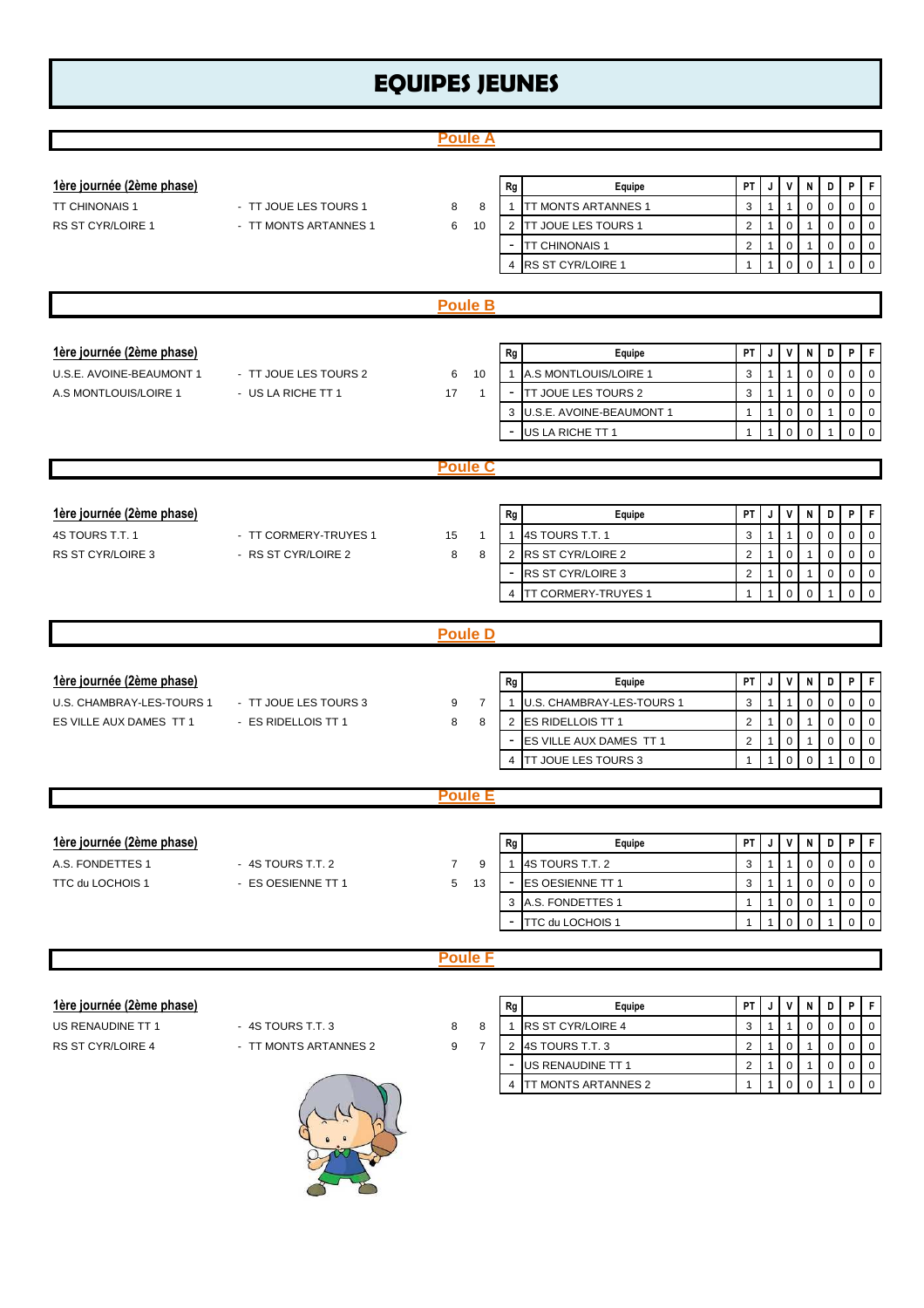|                            |                            | <b>Poule G</b>       |                          |                            |                |                |                |             |              |                     |                     |
|----------------------------|----------------------------|----------------------|--------------------------|----------------------------|----------------|----------------|----------------|-------------|--------------|---------------------|---------------------|
|                            |                            |                      |                          |                            |                |                |                |             |              |                     |                     |
| 1ère journée (2ème phase)  |                            |                      | Rg                       | Equipe                     | PT             | J              | ٧              | Ν           | D            | P                   | F                   |
| A.C. AMBOISE 1             | - TT BLERE V.C. 1          | 6                    | 1                        | TT CASTELVALERIE 1         | 3              | 1              |                | $\mathbf 0$ | $\mathbf 0$  | 0                   | $\mathbf 0$         |
| TT CASTELVALERIE 1         |                            | 10                   |                          |                            |                |                |                |             |              |                     |                     |
|                            | - ES OESIENNE TT 2         | 5<br>11              |                          | A.C. AMBOISE 1             | 3              | $\mathbf{1}$   | 1              | 0           | $\mathbf 0$  | 0                   | $\mathbf 0$         |
|                            |                            |                      | 3                        | <b>ES OESIENNE TT 2</b>    | $\mathbf{1}$   | $\mathbf{1}$   | $\mathbf 0$    | 0           | $\mathbf{1}$ | 0                   | $\pmb{0}$           |
|                            |                            |                      |                          | TT BLERE V.C. 1            | $\mathbf{1}$   | $\mathbf{1}$   | $\mathbf 0$    | 0           | 1            | 0                   | $\mathsf{O}\xspace$ |
|                            |                            | <b>Poule H</b>       |                          |                            |                |                |                |             |              |                     |                     |
|                            |                            |                      |                          |                            |                |                |                |             |              |                     |                     |
|                            |                            |                      |                          |                            |                |                |                |             |              |                     |                     |
| 1ère journée (2ème phase)  |                            |                      | Rg                       | Equipe                     | PT             | J              | V              | N           | D            | P                   | F                   |
| ST AVERTIN SPORTS TT 1     | - LARCAY T.T. 1            | 12<br>4              | 1                        | ST AVERTIN SPORTS TT 1     | 3              | $\mathbf{1}$   | $\mathbf{1}$   | $\mathbf 0$ | $\mathbf 0$  | 0                   | $\mathbf 0$         |
| ES VILLE AUX DAMES TT 2    | - TT MONTS ARTANNES 3      | 6<br>10              |                          | TT MONTS ARTANNES 3        | 3              | $\mathbf{1}$   | $\mathbf{1}$   | $\mathsf 0$ | $\mathbf 0$  | 0                   | $\pmb{0}$           |
|                            |                            |                      | 3                        | LARCAY T.T. 1              | $\mathbf{1}$   | $\overline{1}$ | $\mathbf 0$    | $\mathsf 0$ | $\mathbf{1}$ | 0                   | $\mathsf 0$         |
|                            |                            |                      |                          | ES VILLE AUX DAMES TT 2    | $\mathbf{1}$   | $\mathbf{1}$   | $\mathbf 0$    | 0           |              | $\mathbf 0$         | $\mathbf 0$         |
|                            |                            |                      |                          |                            |                |                |                |             |              |                     |                     |
|                            |                            | <b>Poule</b>         |                          |                            |                |                |                |             |              |                     |                     |
|                            |                            |                      |                          |                            |                |                |                |             |              |                     |                     |
|                            |                            |                      |                          |                            |                |                |                |             |              |                     |                     |
| 1ère journée (2ème phase)  |                            |                      | Rg                       | Equipe                     | PT             | J              | V              | N           | D            | P                   | $\mathsf F$         |
| TT PARCAY MESLAY 1         | - TT JOUE LES TOURS 5      | 3<br>13              | 1                        | TT PARCAY MESLAY 1         | 3              | 1              | 1              | $\mathbf 0$ | $\mathbf 0$  | 0                   | $\pmb{0}$           |
| CS MEMBROLLAIS TT 1        | - TT JOUE LES TOURS 4      | $\overline{4}$<br>10 |                          | TT JOUE LES TOURS 4        | 3              | 1              | 1              | 0           | $\mathbf 0$  | 0                   | $\pmb{0}$           |
|                            |                            |                      | 3                        | CS MEMBROLLAIS TT 1        | $\mathbf{1}$   | 1              | $\mathbf 0$    | 0           | $\mathbf{1}$ | $\mathbf 0$         | $\mathbf 0$         |
|                            |                            |                      |                          | TT JOUE LES TOURS 5        | 1              | 1              | $\Omega$       | 0           |              | $\mathbf 0$         | $\mathbf 0$         |
|                            |                            |                      |                          |                            |                |                |                |             |              |                     |                     |
|                            |                            | <b>Poule J</b>       |                          |                            |                |                |                |             |              |                     |                     |
|                            |                            |                      |                          |                            |                |                |                |             |              |                     |                     |
| 1ère journée (2ème phase)  |                            |                      | Rg                       | Equipe                     | PT.            | J              | V              | N           | D            | P                   | F                   |
| A.C. AMBOISE 2             | - TT CORMERY-TRUYES 2      | 8<br>8               | 1                        | TT CHINONAIS 2             | 3              | $\mathbf{1}$   | $\mathbf{1}$   | $\mathbf 0$ | $\mathbf 0$  | 0                   | $\mathbf 0$         |
| <b>TT CHINONAIS 2</b>      | - ST AVERTIN SPORTS TT 2   | $\overline{7}$<br>9  | $\overline{2}$           | <b>TT CORMERY-TRUYES 2</b> | $\overline{2}$ | 1              | $\pmb{0}$      | 1           | $\mathbf 0$  | 0                   | $\mathsf 0$         |
|                            |                            |                      | $\overline{\phantom{a}}$ | A.C. AMBOISE 2             | $\overline{2}$ | $\mathbf{1}$   | $\mathbf 0$    | 1           | $\mathbf 0$  | 0                   | $\mathsf 0$         |
|                            |                            |                      | 4                        | ST AVERTIN SPORTS TT 2     | $\mathbf{1}$   | $\mathbf 1$    | $\mathbf 0$    | $\Omega$    | 1            | $\mathbf 0$         | $\mathsf 0$         |
|                            |                            |                      |                          |                            |                |                |                |             |              |                     |                     |
|                            |                            | <b>Poule K</b>       |                          |                            |                |                |                |             |              |                     |                     |
|                            |                            |                      |                          |                            |                |                |                |             |              |                     |                     |
|                            |                            |                      |                          |                            |                |                |                |             |              |                     |                     |
| 1ère journée (2ème phase)  |                            |                      | ${\sf Rg}$               | Equipe                     | PT             | J              | V              | N           | D            | P                   | F                   |
| U.S. CHAMBRAY-LES-TOURS 2  | - A.S. FONDETTES 2         | 12<br>4              |                          | U.S. CHAMBRAY-LES-TOURS 2  | 3              |                |                | $\mathbf 0$ | $\mathbf 0$  | 0                   | $\mathbf 0$         |
| A.S MONTLOUIS/LOIRE 2      | - RS ST CYR/LOIRE 5        | $\overline{7}$<br>9  |                          | A.S MONTLOUIS/LOIRE 2      | 3              | 1              | $\mathbf{1}$   | 0           | 0            | 0                   | $\mathbf 0$         |
|                            |                            |                      | 3                        | A.S. FONDETTES 2           | $\mathbf{1}$   | 1              | 0              | 0           | 1            | 0                   | $\mathbf 0$         |
|                            |                            |                      |                          | RS ST CYR/LOIRE 5          | 1              | -1             | $\mathbf 0$    | 0           |              | $\mathbf 0$         | $\mathsf 0$         |
|                            |                            |                      |                          |                            |                |                |                |             |              |                     |                     |
|                            |                            | <b>Poule L</b>       |                          |                            |                |                |                |             |              |                     |                     |
|                            |                            |                      |                          |                            |                |                |                |             |              |                     |                     |
| 1ère journée (2ème phase)  |                            |                      | Rg                       | Equipe                     | PT             | J              | V              | Ν           | D            | P                   | F                   |
| A.S. FONDETTES 3           | - AS SAVONNIERES TT 1      | 15<br>1              |                          | AS SAVONNIERES TT 1        | 3              | 1              | $\mathbf{1}$   | 0           | $\mathbf 0$  | 0                   | $\mathsf 0$         |
| ES RIDELLOIS TT 2          | - ATT LANGEAIS-CINQ MARS 1 | 12<br>4              |                          | ATT LANGEAIS-CINQ MARS 1   | 3              | $\mathbf{1}$   | $\mathbf{1}$   | 0           | 0            | 0                   | $\mathsf{O}\xspace$ |
|                            |                            |                      | 3                        | ES RIDELLOIS TT 2          | $\mathbf{1}$   | $\mathbf{1}$   | $\mathbf 0$    | 0           | 1            | 0                   | $\mathbf 0$         |
|                            |                            |                      |                          | A.S. FONDETTES 3           | $\mathbf{1}$   | $\mathbf{1}$   | $\mathbf 0$    | $\mathbf 0$ | 1            | 0                   | $\mathsf 0$         |
|                            |                            |                      |                          |                            |                |                |                |             |              |                     |                     |
|                            |                            | <b>Poule M</b>       |                          |                            |                |                |                |             |              |                     |                     |
|                            |                            |                      |                          |                            |                |                |                |             |              |                     |                     |
| 1ère journée (2ème phase)  |                            |                      | Rg                       | Equipe                     | PT             | J              | ٧              | N           | D            | P                   | F                   |
|                            |                            |                      |                          |                            |                |                |                |             |              |                     |                     |
| A.S. LUYNES T.T 1          | - 4S TOURS T.T. 4          | 16<br>0              | $\mathbf{1}$             | 4S TOURS T.T. 4            | 3              |                | $\overline{1}$ | $\mathbf 0$ | $\mathbf 0$  | $\mathsf{O}\xspace$ | $\mathsf 0$         |
| Entente LOCHES / GENILLE 2 | - ATT LANGEAIS-CINQ MARS 2 | 10<br>6              |                          | ATT LANGEAIS-CINQ MARS 2   | 3              | 1              | $\mathbf{1}$   | $\mathbf 0$ | $\mathbf 0$  | 0                   | $\mathbf 0$         |
|                            |                            |                      | 3                        | Entente LOCHES / GENILLE 2 | 1              | 1              | 0              | 0           | 1            | 0                   | $\mathsf 0$         |
| 医腹膜炎                       |                            |                      |                          | A.S. LUYNES T.T 1          | $\mathbf{1}$   | $\mathbf 1$    | $\mathbf 0$    | $\mathbf 0$ | 1            | 0                   | $\mathsf{O}\xspace$ |
|                            |                            |                      |                          |                            |                |                |                |             |              |                     |                     |
|                            |                            |                      |                          |                            |                |                |                |             |              |                     |                     |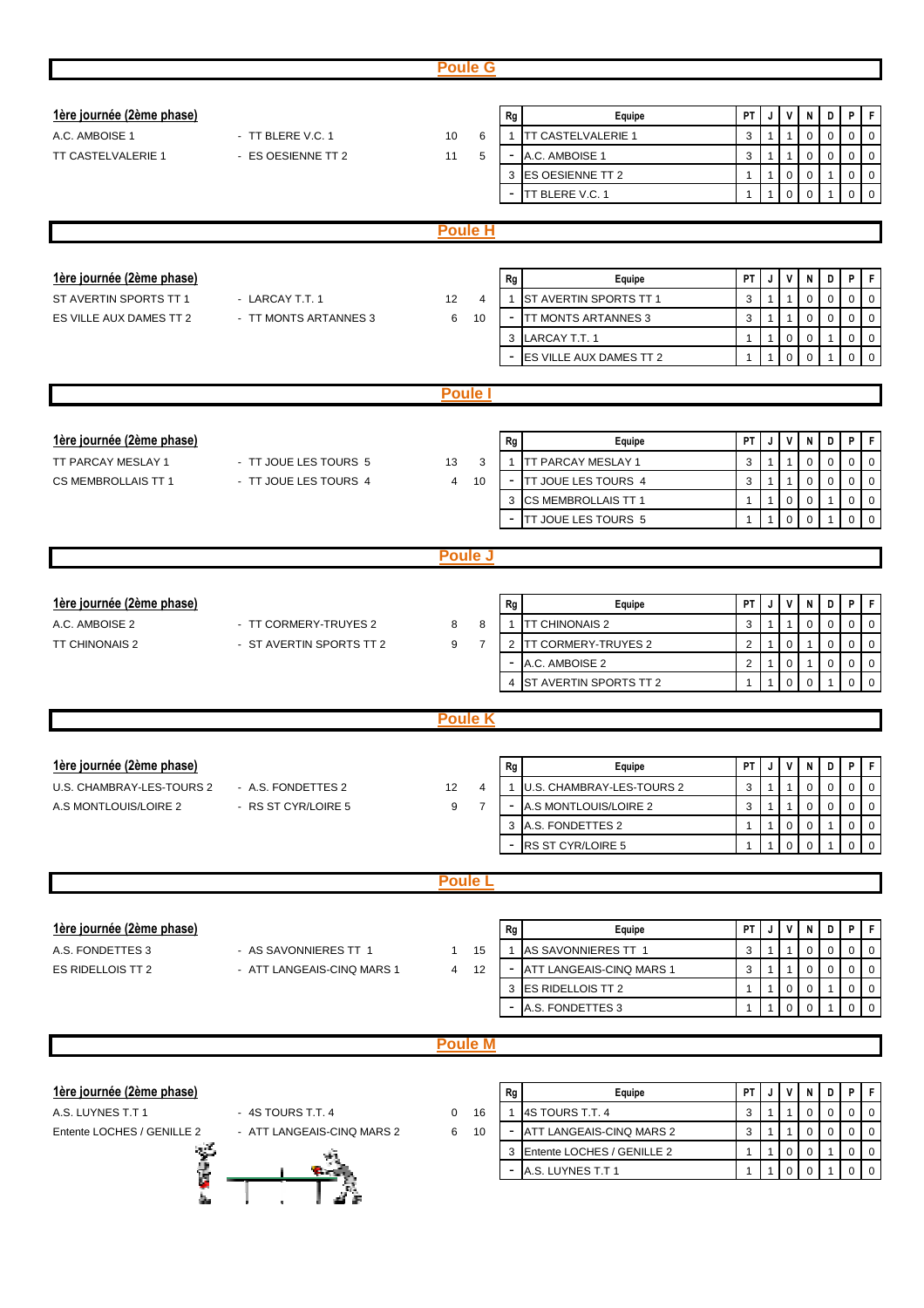|                                  |                                                   |                | <b>Poule N</b> |                |                              |              |              |                |             |          |              |              |
|----------------------------------|---------------------------------------------------|----------------|----------------|----------------|------------------------------|--------------|--------------|----------------|-------------|----------|--------------|--------------|
|                                  |                                                   |                |                |                |                              |              |              |                |             |          |              |              |
| <u>1ère journée (2ème phase)</u> |                                                   |                |                | Rg             | Equipe                       | PT           |              | ٧              | N           | D        | P            | F.           |
| 4S TOURS T.T. 5                  | - LARCAY T.T. 2                                   | 15             | -1             |                | 4S TOURS T.T. 5              | 3            |              |                | $\Omega$    | $\Omega$ | 0            | $\mathbf 0$  |
| ES VILLE AUX DAMES TT 3          | - US LA RICHE TT 2                                | $\overline{7}$ | 9              | $\blacksquare$ | US LA RICHE TT 2             | 3            |              | 1              | 0           | 0        | 0            | $\mathbf 0$  |
|                                  |                                                   |                |                | 3              | LARCAY T.T. 2                |              | 1            | 0              | 0           |          | 0            | $\mathbf 0$  |
|                                  |                                                   |                |                | $\blacksquare$ | ES VILLE AUX DAMES TT 3      | $\mathbf 1$  | $\mathbf 1$  | $\overline{0}$ | $\mathbf 0$ |          | 0            | $\mathbf{0}$ |
|                                  |                                                   |                |                |                |                              |              |              |                |             |          |              |              |
|                                  |                                                   |                | <b>Poule O</b> |                |                              |              |              |                |             |          |              |              |
|                                  |                                                   |                |                |                |                              |              |              |                |             |          |              |              |
| 1ère journée (2ème phase)        |                                                   |                |                | Rg             | Equipe                       | PT           | J            | ٧              | N           | D        | $\, {\bf P}$ | F            |
| TTC du LOCHOIS 3                 | - ASTT CHEMILLE/DEME 1                            | 10             | 6              |                | TTC du LOCHOIS 3             | 3            |              |                | 0           | 0        | 0            | $\mathbf 0$  |
| ES VILLE AUX DAMES TT 4          | - ST AVERTIN SPORT TT 3                           | $\overline{2}$ | 14             |                | <b>ST AVERTIN SPORT TT 3</b> | 3            |              |                | 0           | 0        | 0            | $\mathbf 0$  |
|                                  |                                                   |                |                | 3              | <b>ASTT CHEMILLE/DEME 1</b>  | 1            | 1            | 0              | 0           |          | $\mathbf 0$  | $\mathbf 0$  |
|                                  |                                                   |                |                |                | ES VILLE AUX DAMES TT 4      | $\mathbf{1}$ | $\mathbf{1}$ | $\overline{0}$ | $\mathbf 0$ |          | 0            | $\mathbf 0$  |
|                                  |                                                   |                |                |                |                              |              |              |                |             |          |              |              |
|                                  |                                                   |                |                |                |                              |              |              |                |             |          |              |              |
|                                  |                                                   |                |                |                |                              |              |              |                |             |          |              |              |
|                                  |                                                   |                |                |                |                              |              |              |                |             |          |              |              |
|                                  | <b>FERMETURE SECRETARIAT</b>                      |                |                |                |                              |              |              |                |             |          |              |              |
|                                  | Du lundi 11 Février au vendredi 15 février inclus |                |                |                |                              |              |              |                |             |          |              |              |
|                                  |                                                   |                |                |                |                              |              |              |                |             |          |              |              |
|                                  |                                                   |                |                |                |                              |              |              |                |             |          |              |              |

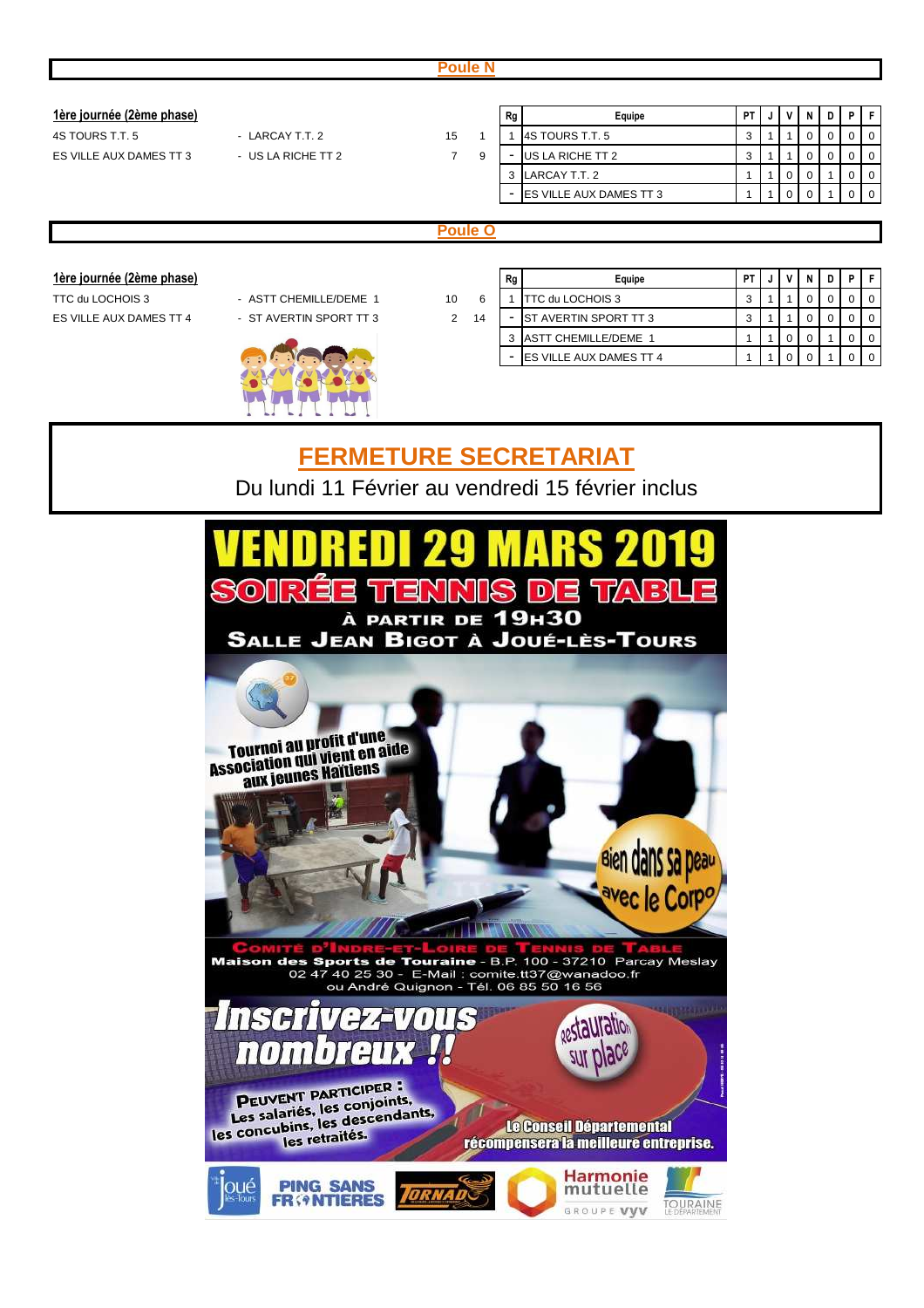# **RESULTATS des INDIVIDUELS CORPORATIFS**

du Vendredi 11 Janvier 2019 - Salle TT J-Claude Cissé - TOURS



| Série D1 Dames |         |                          |                     |          |      |  |  |  |  |
|----------------|---------|--------------------------|---------------------|----------|------|--|--|--|--|
| Clt            | Licence | Nom, prénom              | Club                | Pts Clst | Clst |  |  |  |  |
|                | 3729794 | <b>POUCE Pauline</b>     | KAMI                | 500      | 5    |  |  |  |  |
|                | 3723638 | <b>BOLF Marie-Cécile</b> | AS BANQUE POPULAIRE | 500      | Б.   |  |  |  |  |

|                | Série D1 Messieurs |                          |                     |     |                |  |  |  |  |  |  |
|----------------|--------------------|--------------------------|---------------------|-----|----------------|--|--|--|--|--|--|
| $Cl+$          | Licence            | Pts Clst                 | <b>Clst</b>         |     |                |  |  |  |  |  |  |
| 1              | 3714417            | ROULLAIS Christophe      | AS BANQUE POPULAIRE | 882 | 8              |  |  |  |  |  |  |
| $\overline{2}$ | 373403             | <b>RATHUY Patrick</b>    | <b>ASPTT Tours</b>  | 713 | $\overline{7}$ |  |  |  |  |  |  |
| 3              | 3710080            | <b>LUNANT Roger</b>      | <b>ASPTT Tours</b>  | 763 | 7              |  |  |  |  |  |  |
| 4              | 371874             | LEVOINTURIER Bruno       | AS BANQUE POPULAIRE | 705 | 7              |  |  |  |  |  |  |
| 5              | 3725039            | THIERRY Gérald           | <b>KAMI</b>         | 589 | 5              |  |  |  |  |  |  |
| 6              | 3726206            | <b>DEVANNE Arnaud</b>    | AS BANQUE POPULAIRE | 583 | 5              |  |  |  |  |  |  |
| 7              | 3724041            | <b>TEINTURIER Noa</b>    | AS BANQUE POPULAIRE | 503 | 5              |  |  |  |  |  |  |
| 8              | 3723381            | <b>BOLF Xavier</b>       | AS BANQUE POPULAIRE | 518 | 5              |  |  |  |  |  |  |
| 9              | 3728293            | <b>DEVANNE Charles</b>   | AS BANQUE POPULAIRE | 500 | 5              |  |  |  |  |  |  |
|                | 3729963            | <b>COUPEAU Nicolas</b>   | KAMI                | 500 | 5              |  |  |  |  |  |  |
|                | 371687             | GUILLEMAIN Jean-Claude   | <b>ASPTT Tours</b>  | 500 | 5              |  |  |  |  |  |  |
| <b>WOE</b>     | 3724628            | <b>BOLF Pierre Louis</b> | AS BANQUE POPULAIRE | 605 | 6              |  |  |  |  |  |  |

| Série D2 Messieurs                         |         |                        |                            |      |    |
|--------------------------------------------|---------|------------------------|----------------------------|------|----|
| Pts Clst<br>Club<br>Nom, prénom<br>Licence |         |                        |                            |      |    |
|                                            | 3720664 | <b>TEINTURIER Loan</b> | <b>Banque Populaire VF</b> | 1209 | 12 |
|                                            | 3714884 | <b>BORDY Geoffrey</b>  | Banque Populaire VF        | 1257 | 12 |

|                        | <b>Toutes Séries Messieurs</b> |                          |                     |          |                 |  |  |
|------------------------|--------------------------------|--------------------------|---------------------|----------|-----------------|--|--|
| Cl <sub>†</sub>        | Licence                        | Nom, prénom              | Club                | Pts Clst | <b>Clst</b>     |  |  |
|                        | 7828800                        | TEINTURIER Stéphane      | AS BANQUE POPULAIRE | 1349     | 13              |  |  |
| $\mathfrak{p}$         | 3714884                        | <b>BORDY Geoffrey</b>    | AS BANQUE POPULAIRE | 1257     | 12              |  |  |
| 3                      | 3720664                        | <b>TEINTURIER Loan</b>   | AS BANQUE POPULAIRE | 1209     | 12 <sup>2</sup> |  |  |
| $\boldsymbol{\Lambda}$ | 3724041                        | <b>TEINTURIER Noa</b>    | AS BANQUE POPULAIRE | 503      | 5               |  |  |
| <b>WOE</b>             | 3724628                        | <b>BOLF Pierre Louis</b> | AS BANQUE POPULAIRE | 605      | 6               |  |  |

| Vétérans Dames |         |                          |                     |          |      |  |
|----------------|---------|--------------------------|---------------------|----------|------|--|
| Clt            | Licence | Nom, prénom              | Club                | Pts Clst | Clst |  |
|                | 3723638 | <b>BOLF Marie-Cécile</b> | AS BANQUE POPULAIRE | 500      | 5    |  |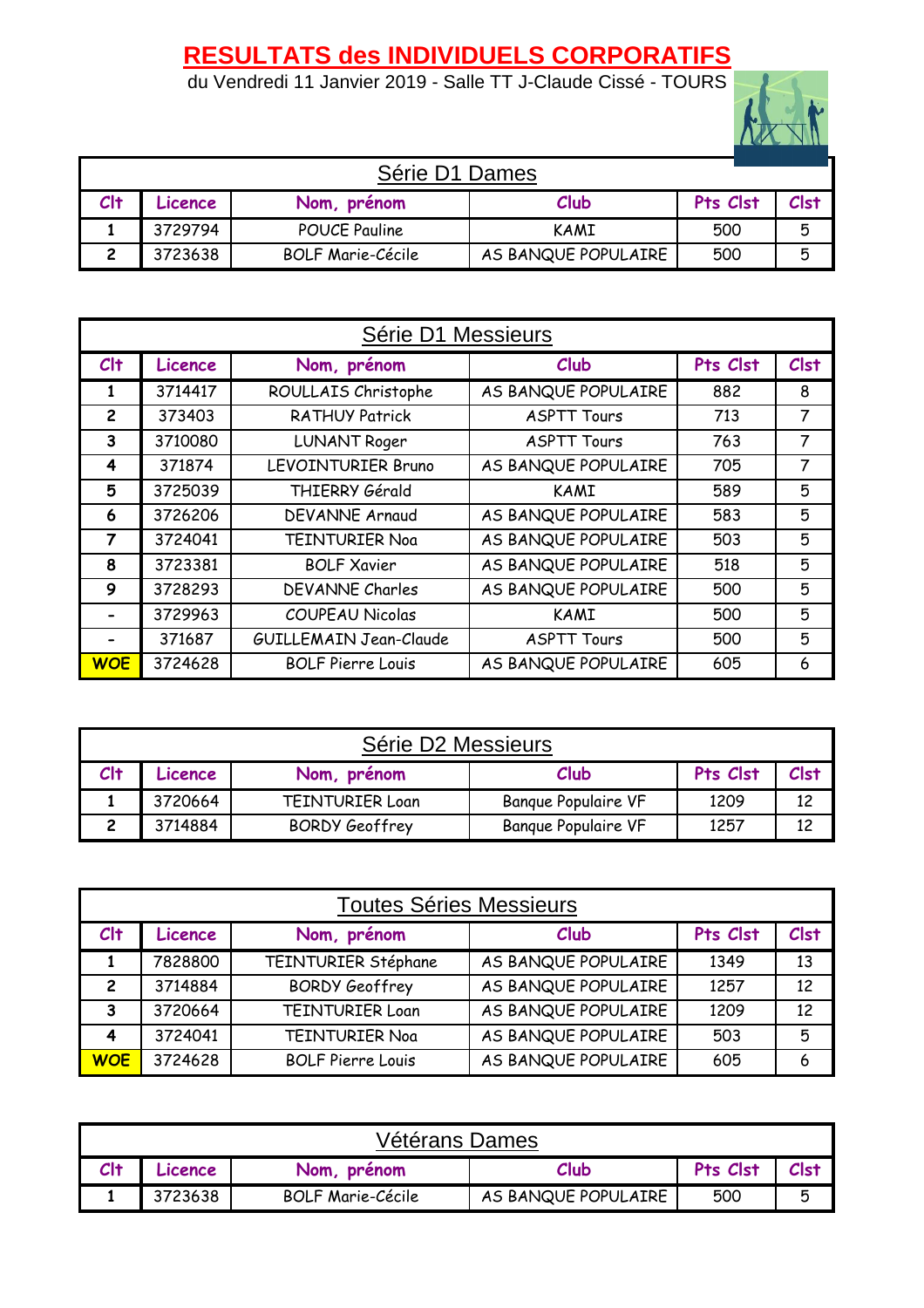|                | <b>Tableau V1 Messieurs</b> |                           |                     |          |             |  |
|----------------|-----------------------------|---------------------------|---------------------|----------|-------------|--|
| $Cl+$          | Licence                     | Nom, prénom               | Club                | Pts Clst | <b>Clst</b> |  |
|                | 7828800                     | TEINTURIER Stéphane       | AS BANQUE POPULAIRE | 1349     | 13          |  |
| $\overline{2}$ | 3714417                     | ROULLAIS Christophe       | AS BANQUE POPULAIRE | 882      | 8           |  |
| 3              | 373403                      | <b>RATHUY Patrick</b>     | <b>ASPTT Tours</b>  | 713      | 7           |  |
|                | 3725039                     | THIERRY Gérald            | KAMI                | 589      | 5           |  |
| 5              | 3723381                     | <b>BOLF Xavier</b>        | AS BANQUE POPULAIRE | 518      | 5           |  |
| 6              | 371874                      | <b>LEVOINTURIER Bruno</b> | AS BANQUE POPULAIRE | 705      |             |  |

| <b>Tableau V2 Messieurs</b>                                 |         |                        |                    |     |   |
|-------------------------------------------------------------|---------|------------------------|--------------------|-----|---|
| Pts Clst<br>$Cl+$<br>Clst<br>Club<br>Nom, prénom<br>Licence |         |                        |                    |     |   |
|                                                             | 3710080 | <b>LUNANT Roger</b>    | ASPTT Tours        | 763 |   |
|                                                             | 371687  | GUILLEMAIN Jean-Claude | <b>ASPTT Tours</b> | 500 | 5 |

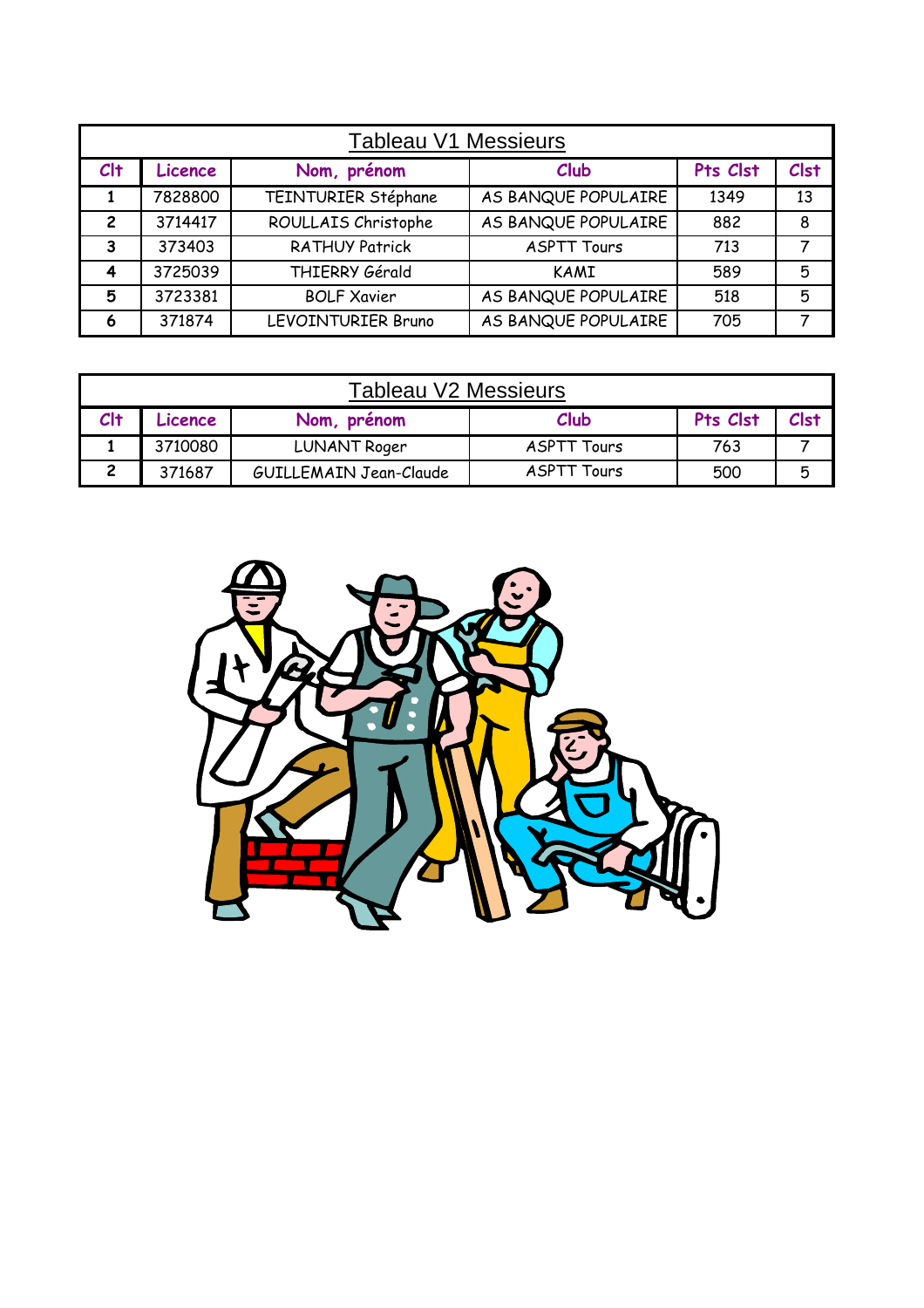# FINALES FEDERALES PAR CLASSEMENT Dimanche 13 Janvier 2019 à Joué-lès-Tours

# FEMININES

# Tableau F 5 : classées 5 (compris entre 500 & 599 pts)

|     |         | 3726758 MICHAUD Célia   | US La Riche TT           | M <sub>2</sub> | 5 | 563 |
|-----|---------|-------------------------|--------------------------|----------------|---|-----|
| 2   |         | 3728279 BATAILLEAU Eloa | TT Joué-lès-Tours        | <b>B2</b>      | 5 | 568 |
| 3   | 3725827 | <b>ADAM Florine</b>     | TT Joué-lès-Tours        | M <sub>1</sub> | 5 | 581 |
| 4   | 3727006 | MOREAU Véronique        | Sainte-Maure TT          | S              | 5 | 500 |
| 5   | 3729601 | <b>CURIAL Marie</b>     | 4S Tours TT              | M <sub>1</sub> | 5 | 508 |
| 6   | 3724610 | <b>SUUN Pascale</b>     | <b>PPC Martinois</b>     | V <sub>1</sub> | 5 | 573 |
|     | 3727421 | <b>BOURDIER Flavie</b>  | <b>TT Cormery-Truyes</b> | C <sub>2</sub> | 5 | 500 |
| woe |         | 3726752 NAUD Maëlis     | TT Joué-lès-Tours        | <b>B2</b>      | 5 | 588 |

# Tableau F 7 : classées 6 & 7 (compris entre 600 & 799 points)

|        | 3724680 | <b>ICOGNAULT Elsa</b>     | TT Joué-lès-Tours   | M1             | 750 |
|--------|---------|---------------------------|---------------------|----------------|-----|
|        |         | 3724856   THOMAS Clémence | <b>IAS Tours TT</b> | C <sup>1</sup> | 795 |
| $\sim$ | 3722993 | <b>ITILMANT Sandrine</b>  | <b>IAS Tours TT</b> | V <sub>1</sub> | 617 |
| l woe  | 3721953 | <b>ICHEVALIER Julie</b>   | CP.<br>Veiané       | V <sub>1</sub> | 737 |

# Tableau F 9 : classées 8 & 9 (compris entre 800 & 999 ppoints)

| 3724495 | <b>IGANDILHON Marie</b> | <b>ISt-Avertin Sports TT</b> | റാ     | 985 |
|---------|-------------------------|------------------------------|--------|-----|
| 3725749 | <b>IBERARD Elvne</b>    | ≒Joué-lès-Tours              | M2     | 845 |
| 3726469 | <b>IMICHEL Celva</b>    | Joué-lès-Tours               | $\sim$ | 800 |

# Tableau F 12 : classées 10, 11 & 12 (compris entre 1000 & 1299 pts)

| 3719144 | <b>IGASCHARD Mathilde</b> | 14S Tours TT      | ⌒  | 1190 |
|---------|---------------------------|-------------------|----|------|
| 3712561 | <b>IFOUQUET Sandrine</b>  | TT Joué-lès-Tours |    | 1016 |
| 3719622 | . Lucile<br>TALL          | IRS St-Cvr/Loire  | J2 |      |

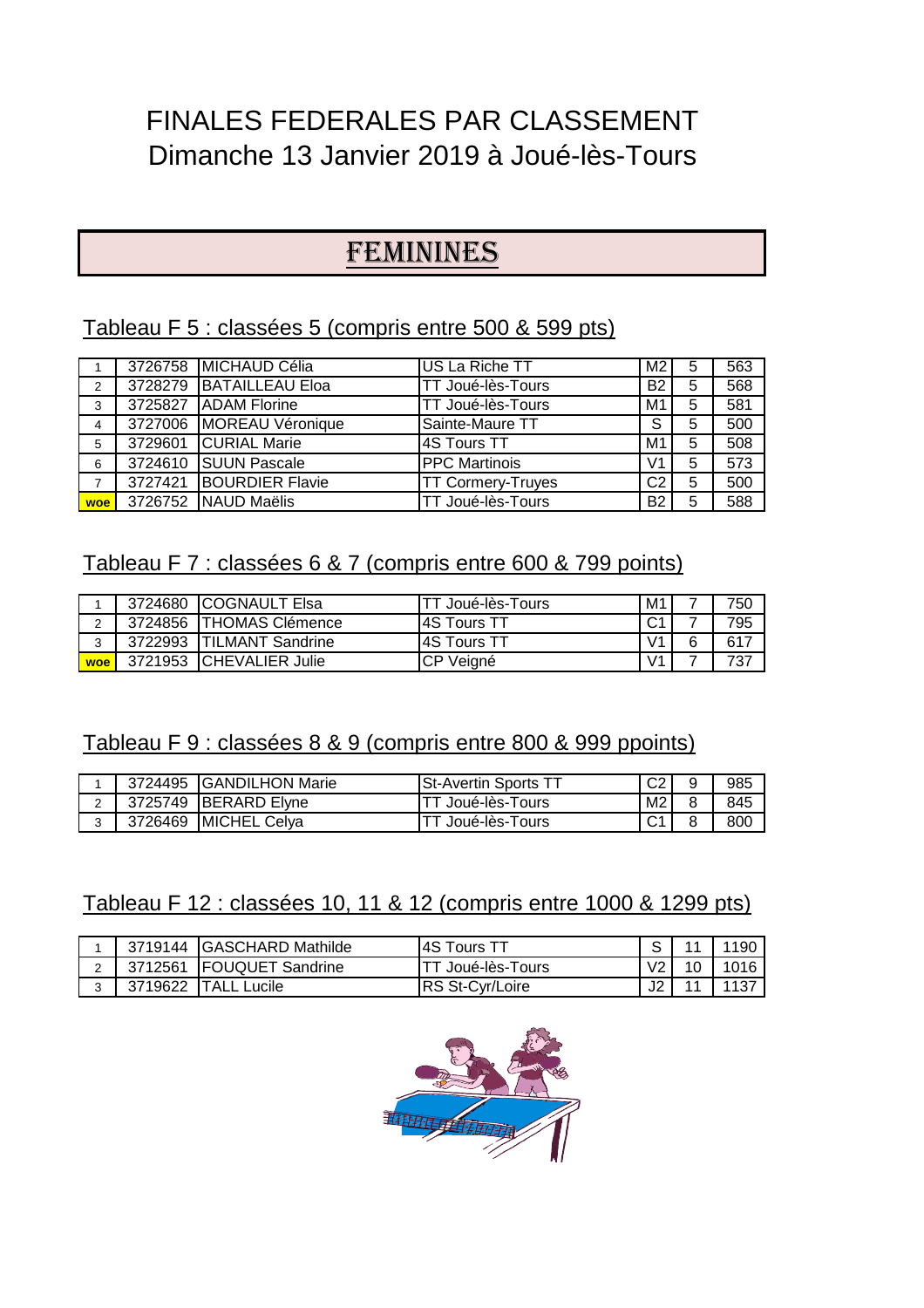# MASCULINS

# Tableau H 8 : classés 5, 6, 7 & 8 (compris entre 500 & 899 pts)

| 1                            | 3724356 | <b>ROUSSEAU François</b>    | TT Parçay-Meslay            | $\overline{\mathsf{s}}$  | $\overline{8}$ | 829              |
|------------------------------|---------|-----------------------------|-----------------------------|--------------------------|----------------|------------------|
| $\overline{2}$               | 3722915 | <b>VARVOUX Grégoire</b>     | ES La Ville-aux-Dames TT    | $\overline{J2}$          | $\overline{8}$ | 887              |
| 3                            | 3728189 | <b>DESLANDES Mathis</b>     | TT Joué-lès-Tours           | B2                       | $\overline{6}$ | 692              |
| $\overline{4}$               | 3727108 | <b>LEVEQUE Benjamin</b>     | <b>TT Parçay-Meslay</b>     | $\overline{\mathsf{s}}$  | $\overline{8}$ | 890              |
| 5                            | 3725308 | <b>MERCIER Baptiste</b>     | TT Joué-lès-Tours           | $\overline{J2}$          | $\overline{8}$ | 880              |
| 6                            | 3727610 | <b>GIRARDET Mel</b>         | TT Joué-lès-Tours           | M <sub>1</sub>           | $\overline{7}$ | $\overline{778}$ |
| $\overline{7}$               | 367992  | <b>DEMENEZ Steve</b>        | <b>AC Amboise</b>           | $\overline{s}$           | $\overline{8}$ | 805              |
| $\overline{\phantom{a}}$     | 3730475 | <b>COURTOIS Christophe</b>  | <b>AC Amboise</b>           | $\overline{V2}$          | $\overline{6}$ | 696              |
| 9                            | 3726053 | <b>DUPUY Adrien</b>         | <b>TT Cormery Truyes</b>    | $\overline{M1}$          | $\overline{8}$ | 828              |
| $\blacksquare$               | 3725661 | <b>DESJOUIS Frédéric</b>    | US Genillé TT               | $\overline{V}$           | $\overline{8}$ | 800              |
| $\overline{a}$               | 3724684 | <b>LEDUC Julien</b>         | Sainte Maure TT             | $\overline{\mathsf{s}}$  | $\overline{7}$ | 764              |
| $\blacksquare$               | 3725139 | <b>RIVRY Théo</b>           | TT Joué-lès-Tours           | $\overline{J2}$          | $\overline{7}$ | 719              |
| $\blacksquare$               | 3727370 | SOYEZ Théo                  | TT Joué-lès-Tours           | M <sub>1</sub>           | $\overline{7}$ | 702              |
| $\blacksquare$               | 3728633 | <b>RETHORE Armand</b>       | <b>4S Tours TT</b>          | B2                       | $\overline{6}$ | 692              |
| ÷,                           | 3726599 | <b>LOMBARD Enzo</b>         | TT Joué-lès-Tours           | <b>B1</b>                | $\overline{6}$ | 629              |
| ÷,                           | 3726528 | <b>DESMEE Thierry</b>       | US La Riche TT              | $\overline{V}$           | $\overline{6}$ | 619              |
| 17                           | 3726692 | <b>BENSAIFIA Martial</b>    | US Genillé TT               | $\overline{\mathsf{s}}$  | $\overline{8}$ | 816              |
| $\overline{\phantom{a}}$     | 3720962 | <b>MOISAN Valentin</b>      | <b>TT Parçay-Meslay</b>     | $\overline{s}$           | $\overline{7}$ | 791              |
| $\qquad \qquad \blacksquare$ | 3726775 | <b>SABARD Tom</b>           | <b>4S Tours TT</b>          | $\overline{M1}$          | $\overline{7}$ | 785              |
| ä,                           | 3721048 | <b>BRUNET Romain</b>        | TT Joué-lès-Tours           | $\overline{s}$           | $\overline{7}$ | 734              |
| $\blacksquare$               | 3729954 | <b>LERICHE Evan</b>         | TT Joué-lès-Tours           | B <sub>2</sub>           | $\overline{6}$ | 662              |
| $\overline{\phantom{a}}$     | 3728020 | <b>COURAULT Adrien</b>      | 4S Tours TT                 | $\overline{M1}$          | $\overline{6}$ | 643              |
| ä,                           | 3728907 | <b>AMOURETTE Lubin</b>      | <b>USE Avoine-Beaumont</b>  | $\overline{\mathsf{M2}}$ | $\overline{6}$ | 625              |
| $\overline{a}$               | 3726993 | <b>LAVOCAT Axel</b>         | TT Joué-lès-Tours           | $\overline{C1}$          | $\overline{6}$ | 621              |
| $\blacksquare$               | 3720272 | <b>POIRET Mathieu</b>       | 4S Tours TT                 | $\overline{V}$ 1         | $\overline{6}$ | 606              |
| $\blacksquare$               | 371671  | DAVID Stéphane              | <b>St-Avertin Sports TT</b> | V <sub>1</sub>           | $\overline{5}$ | 594              |
| $\blacksquare$               | 4524162 | <b>VETEAU Louis</b>         | <b>USE Avoine-Beaumont</b>  | $\overline{C2}$          | $\overline{5}$ | 593              |
| ÷,                           |         | 3729109 MANGEANT Antoine    | <b>4S Tours TT</b>          | $\overline{M1}$          | $\overline{5}$ | 533              |
| ÷,                           | 3726061 | <b>FARAULT Colin</b>        | <b>USE Avoine-Beaumont</b>  | $\overline{M1}$          | $\overline{5}$ | 528              |
| $\blacksquare$               | 3729166 | <b>DESBOIS Marceau</b>      | <b>TT Cormery Truyes</b>    | $\overline{\mathsf{M2}}$ | $\overline{5}$ | 526              |
| $\blacksquare$               | 3724602 | <b>BUTET MENUEY Titouan</b> | <b>USE Avoine-Beaumont</b>  | $\overline{M1}$          | $\overline{5}$ | 523              |
| ä,                           | 3729283 | <b>DEVANNE Charles</b>      | <b>4S Tours TT</b>          | $\overline{M1}$          | $\overline{5}$ | 500              |
| 33                           | 3728917 | <b>LECOQ Leny</b>           | <b>USE Avoine-Beaumont</b>  | M <sub>2</sub>           | $\overline{5}$ | 552              |
| ä,                           | 3729354 | <b>GODIN Maxence</b>        | <b>4S Tours TT</b>          | M <sub>1</sub>           | $\overline{5}$ | 527              |
| ä,                           | 3729813 | <b>BIDEAU Loan</b>          | <b>USE Avoine-Beaumont</b>  | $\overline{\mathsf{M2}}$ | $\overline{5}$ | 513              |
| $\blacksquare$               | 3729372 | LEFLAMBE Léo                | <b>CS Membrollais TT</b>    | $\overline{C2}$          | $\overline{5}$ | 513              |
| $\blacksquare$               | 3724711 | <b>ARSLAN Alper</b>         | TT Joué-lès-Tours           | $\overline{M1}$          | $\overline{5}$ | 500              |
| $\overline{a}$               | 3729264 | <b>DESMEE Eliott</b>        | US La Riche TT              | $\overline{M1}$          | $\overline{5}$ | 500              |
| woe                          |         | 3723604 THYSSENS Jean-Marie | <b>US Vernou</b>            | V <sub>2</sub>           | $\overline{7}$ | 783              |
| woe                          | 3726594 | <b>CHEVALIER Tylian</b>     | CP Veigné                   | $\overline{B1}$          | $\overline{5}$ | 520              |
| woe                          | 3730702 | <b>COLLIGNON Florent</b>    | <b>US Genillé TT</b>        | $\overline{\mathsf{s}}$  | $\overline{5}$ | 500              |
| <b>woe</b>                   | 3728081 | <b>DRUON Pierre</b>         | 4S Tours TT                 | $\overline{M1}$          | $\overline{5}$ | 546              |